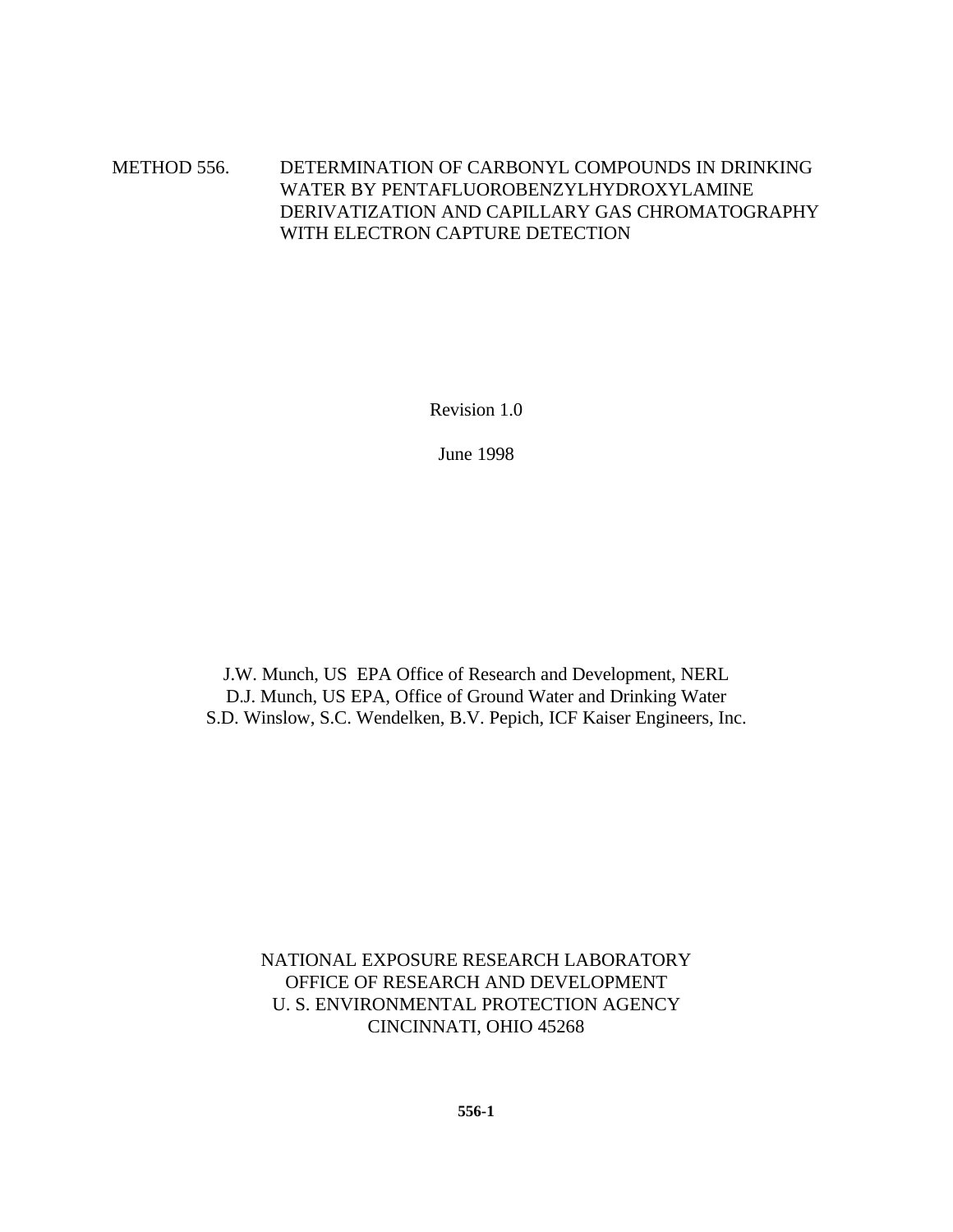#### **METHOD 556**

#### **DETERMINATION OF CARBONYL COMPOUNDS IN DRINKING WATER BY PENTAFLUORBENZYLHYROXYLAMINE DERIVATIZATION AND CAPILLARY GAS CHROMATOGRAPHY AND ELECTRON CAPTURE DETECTION**

#### **1. SCOPE AND APPLICATION**

1.1 This is a gas chromatographic method optimized for the determination of selected carbonyl compounds in finished drinking water and raw source water. The analytes applicable to this method are derivatized to their corresponding pentafluorobenzyl oximes. The oxime derivatives are then extracted from the water with hexane. The hexane extracts are analyzed by capillary gas chromatography with electron capture detection (GC-ECD) and quantitated using procedural standard calibration. Accuracy, precision, and method detection limit (MDL) data have been generated for the following compounds:

| Analyte                                            | <b>Chemical Abstract Services</b><br><b>Registry Number</b> |
|----------------------------------------------------|-------------------------------------------------------------|
| Formaldehyde                                       | $50-00-0$                                                   |
| Acetaldehyde                                       | $75-07-0$                                                   |
| Propanal                                           | 123-38-6                                                    |
| <b>Butanal</b>                                     | $123 - 72 - 8$                                              |
| Pentanal                                           | $110 - 62 - 3$                                              |
| Hexanal                                            | $66 - 25 - 1$                                               |
| Heptanal                                           | $111 - 71 - 7$                                              |
| Octanal                                            | $124 - 13 - 0$                                              |
| Nonanal                                            | $124 - 19 - 6$                                              |
| Decanal                                            | $112 - 31 - 2$                                              |
| Cyclohexanone                                      | 108-94-1                                                    |
| Crotonaldehyde                                     | 123-73-9                                                    |
| Benzaldehyde                                       | $100 - 52 - 7$                                              |
| Glyoxal (ethanedial)                               | $107 - 22 - 2$                                              |
| Methyl glyoxal (2-oxopropanal or pyruvic aldehyde) | 78-98-8                                                     |
|                                                    |                                                             |

1.2 This method applies to the determination of target analytes over the concentration ranges typically found in drinking water. Analyte retention times are in Section 17, Table 1. Other method performance data are presented in Section17, Tables 2-6. Experimentally determined method detection limits (MDLs) for the above listed analytes are provided in Section 17, Table 3. The MDL is defined as the statistically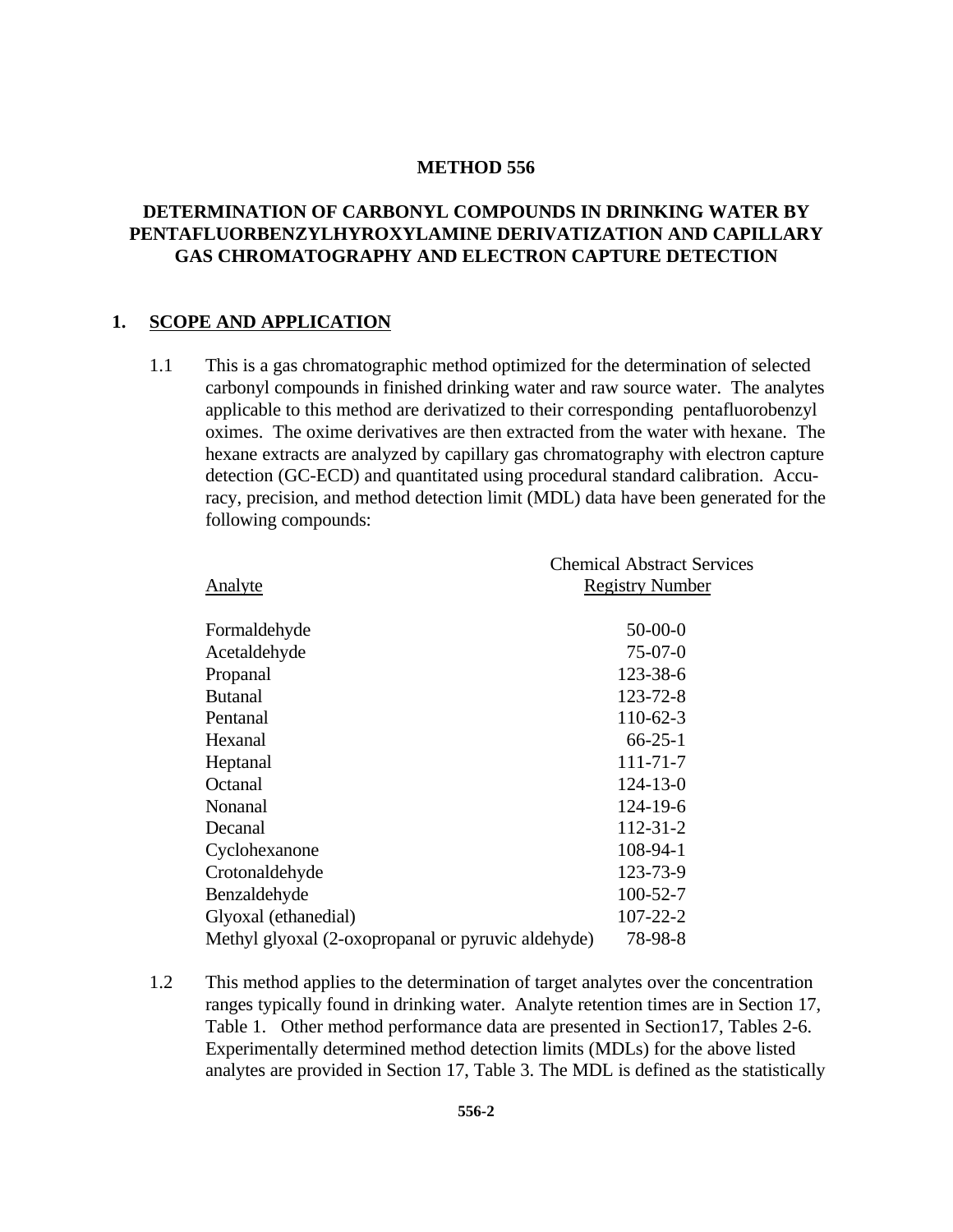calculated minimum amount that can be measured with 99% confidence that the reported value is greater than zero.<sup> $(1)$ </sup> However, it should be noted that background levels of some method analytes (usually formaldehyde and acetaldehyde) are problematic. The minimum reporting level (MRL) for method analytes, for each analyst/laboratory that uses this method, will depend on their ability to control background levels (Sect. 4).

1.3 This method is restricted to use by or under the supervision of analysts skilled in liquid-liquid extractions, derivatization procedures and the use of GC and interpretation of gas chromatograms. Each analyst must demonstrate the ability to generate acceptable results with this method, using the procedures described in Section 9.

## **2.0 SUMMARY OF METHOD**

- 2.1 A 20 mL volume of water sample is adjusted to pH 4 with potassium hydrogen phthalate (KHP) and the analytes are derivatized at  $35^{\circ}$ C for 2 hr with 15 mg of O-(2,3,4,5,6-Pentafluorobenzyl)-hydroxylamine (PFBHA) reagent. The oxime derivatives are extracted from the water with 4 mL hexane. The extract is processed through an acidic wash step, and then analyzed by GC-ECD. The target analytes are identified and quantitated by comparison to a procedural standard (Sect. 3.9). Two chromatographic peaks will be observed for many of the target analytes. Both (*E)* and *(Z)* isomers are formed for carbonyl compounds that are asymmetrical, and that are not sterically hindered. However, the *(E)* and *(Z)* isomers may not be chromatographically resolved in a few cases. Compounds where two carbonyl groups are derivatized, such as glyoxal and methyl glyoxal, have even more possible isomers. See Section17, Table 1 and Figure 1 for the chromatographic peaks used for analyte identification.
	- **NOTE:** The absolute identity of the *(E)* and *(Z)* isomers was not determined during method development. Other researchers  $(2,3,4)$  have reported the first eluting peak as *(E)*, and the second peak as *(Z)*. For convenience, this method will follow this convention. Because more than 2 isomers are formed for glyoxal and methyl glyoxal, the peaks used for identification are referred to as "peak 1" and "peak 2."
- 2.2 All results should be confirmed on a second, dissimilar capillary GC column.

#### **3. DEFINITIONS**

3.1 LABORATORY REAGENT BLANK (LRB) -- An aliquot of reagent water or other blank matrix that is treated exactly as a sample including exposure to all glassware, equipment, solvents and reagents, sample preservatives, internal standards, and surrogates that are used with other samples. The LRB is used to determine if method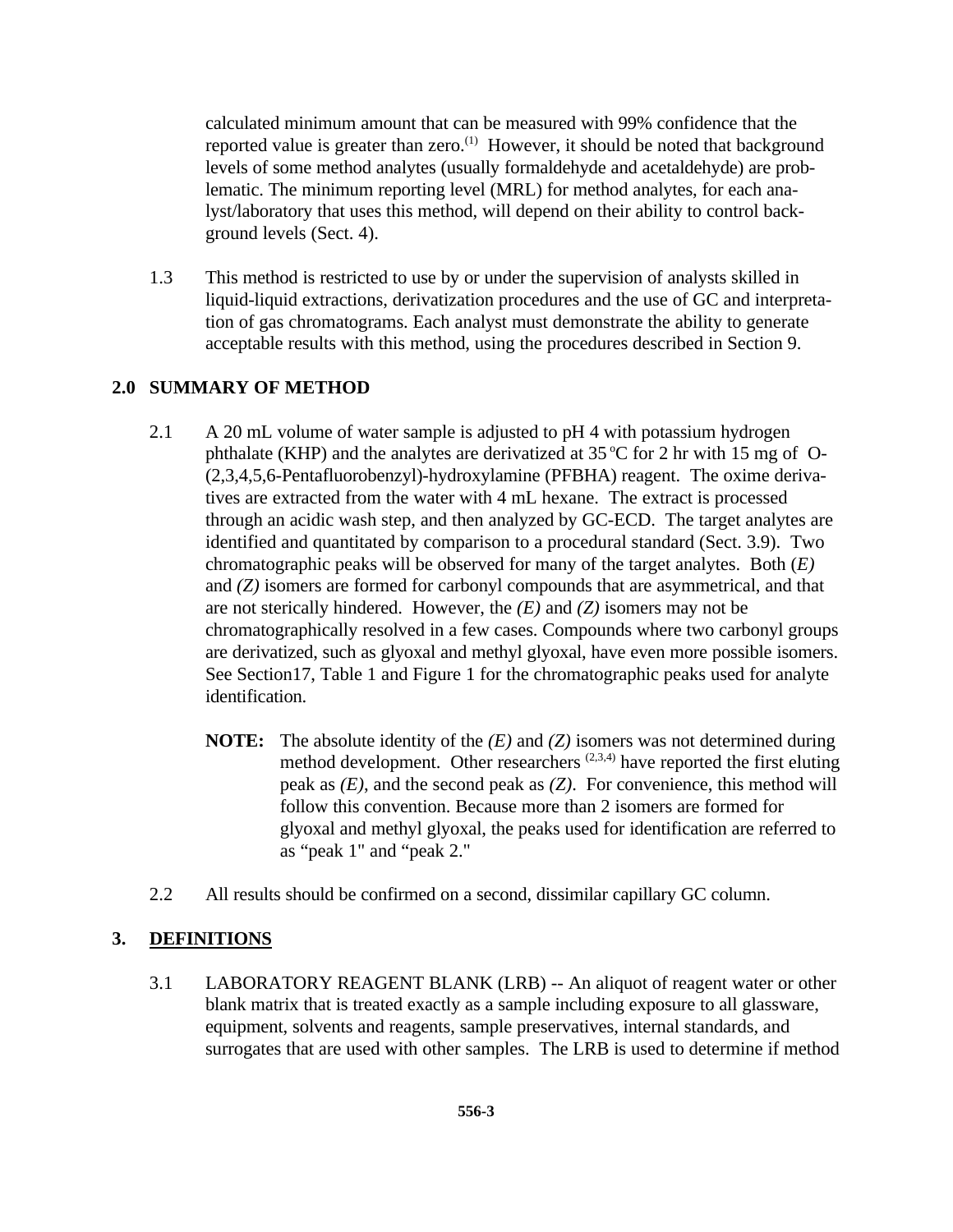analytes or other interferences are present in the laboratory environment, the reagents, or the apparatus.

- 3.2 FIELD REAGENT BLANK (FRB) -- An aliquot of reagent water or other blank matrix that is placed in a sample container in the laboratory and treated as a sample in all respects, including shipment to the sampling site, storage, preservation, and all analytical procedures. The purpose of the FRB is to determine if method analytes or other interferences are introduced during sample shipping or storage. For this analysis the FRB should not be opened at the sampling site.
- 3.3 LABORATORY FORTIFIED BLANK (LFB) -- An aliquot of reagent water or other blank matrix to which known quantities of the method analytes are added in the laboratory. The LFB is analyzed exactly like a sample, and its purpose is to determine whether the methodology is in control, and whether the laboratory is capable of making accurate and precise measurements.
- 3.4 LABORATORY FORTIFIED SAMPLE MATRIX (LFM) -- An aliquot of an environmental sample to which known quantities of the method analytes are added in the laboratory. The LFM is analyzed exactly like a sample, and its purpose is to determine whether the sample matrix contributes bias to the analytical results. The background concentrations of the analytes in the sample matrix must be determined in a separate aliquot and the measured values in the LFM corrected for background concentrations.
- 3.5 STOCK STANDARD SOLUTION (SSS) -- A concentrated solution containing one or more method analytes prepared in the laboratory using assayed reference materials or purchased from a reputable commercial source.
- 3.6 PRIMARY DILUTION STANDARD SOLUTION (PDS) -- A solution of several analytes prepared in the laboratory from stock standard solutions and diluted as needed to prepare calibration solutions and other needed analyte solutions.
- 3.7 CALIBRATION STANDARD (CAL) -- A solution prepared from the primary dilution standard solution and stock standard solutions and the internal standards and surrogate analytes. The CAL solutions are used to calibrate the instrument response with respect to analyte concentration.
- 3.8 QUALITY CONTROL SAMPLE (QCS) -- A solution of method analytes of known concentrations which is used to fortify an aliquot of LRB or sample matrix. The QCS is obtained from a source external to the laboratory and different from the source of calibration standards. It is used to check laboratory performance with externally prepared test materials.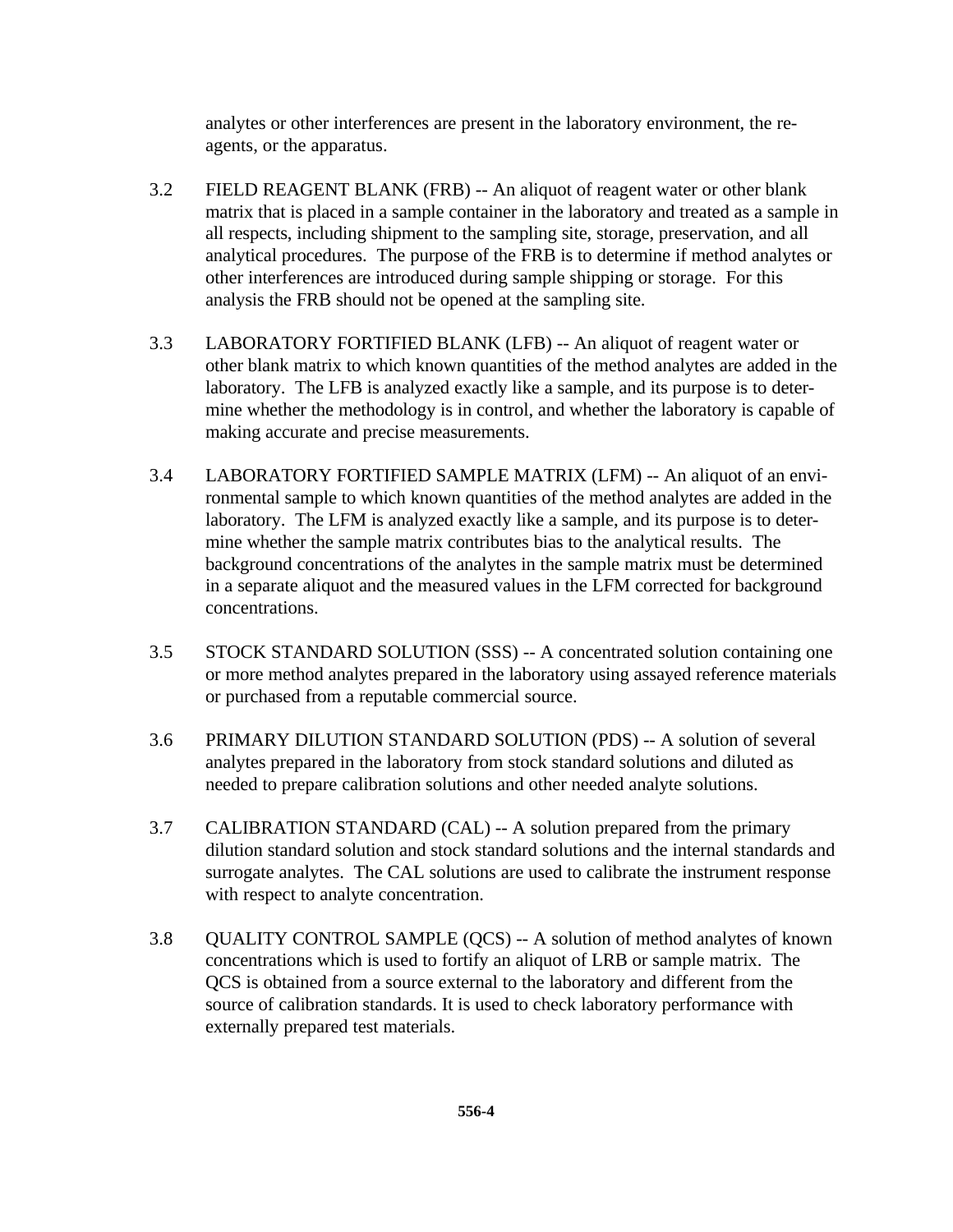- 3.9 PROCEDURAL STANDARD CALIBRATION -- A calibration method where aqueous calibration standards are prepared and processed (e.g. purged, extracted, and/or derivatized) in exactly the same manner as a sample. All steps in the process from addition of sampling preservatives through instrumental analyses are included in the calibration. Using procedural standard calibration compensates for any inefficiencies in the processing procedure.
- 3.10 INTERNAL STANDARD (IS) -- A pure analyte added to a sample, extract, or standard solution in known amount(s) and used to measure the relative responses of other method analytes and surrogates that are components of the same sample or solution. The internal standard must be an analyte that is not a sample component.
- 3.11 SURROGATE ANALYTE (SUR) -- A pure analyte, which is extremely unlikely to be found in any sample, and which is added to a sample aliquot in known amount(s) before extraction or other processing and is measured with the same procedures used to measure other sample components. The purpose of the SA is to monitor method performance with each sample.
- 3.12 METHOD DETECTION LIMIT (MDL) -- The minimum concentration of an analyte that can be identified, measured and reported with 99% confidence that the analyte concentration is greater than zero.
- 3.13 MATERIAL SAFETY DATA (MSDS) -- Written information provided by vendors concerning a chemical's toxicity, health hazards, physical properties, fire, and reactivity data including storage, spill, and handling precautions.
- 3.14 CONTINUING CALIBRATION CHECK (CCC) -- A calibration standard containing one or more method analytes, which is analyzed periodically to verify the accuracy of the existing calibration for those analytes.
- 3.15 MINIMUM REPORTING LEVEL (MRL) -- The minimum concentration of an analyte that should be reported. This concentration is determined by the background level of the analyte in the LRBs and the sensitivity of the method to the analyte. Ideally, the MRL will be at or near the concentration of the lowest calibration standard.

#### **4. INTERFERENCES**

4.1 Method interferences may be caused by contaminants in laboratory air, solvents, reagents (including reagent water), glassware, sample bottles and caps, and other sample processing hardware that lead to discrete artifacts and/or elevated baselines in the chromatograms. All of these materials must be routinely demonstrated to be free from interferences (less than 1/2 the MRL) under the conditions of the analysis by analyzing laboratory reagent blanks as described in Section 9.3. **Subtracting blank values from sample results is not permitted.**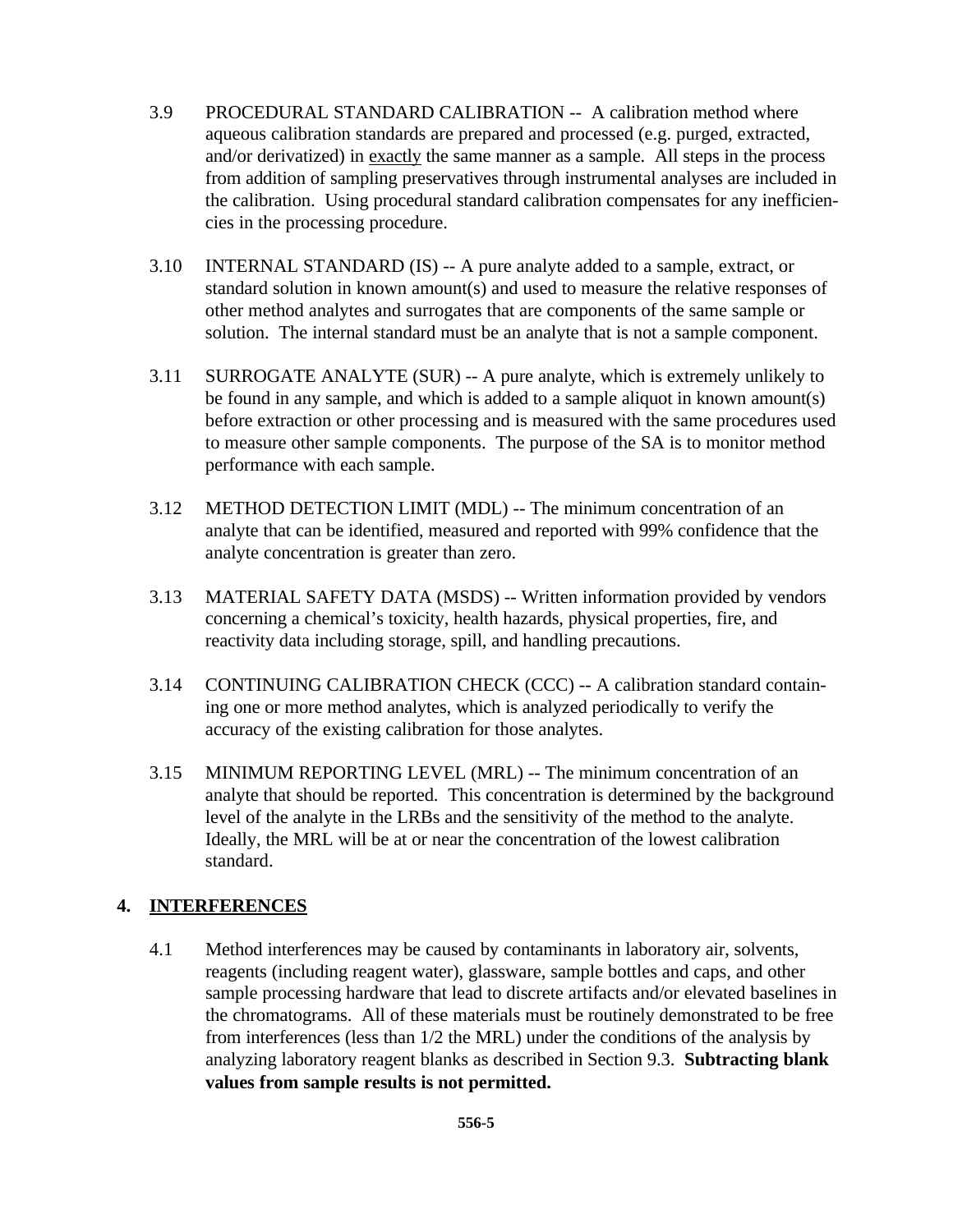- 4.1.1 Before attempting analyses by this method, the analyst must obtain a source of reagent water free from carbonyl compounds and other interferences. The most likely interferences are the presence of formaldehyde and acetaldehyde in the reagent water. The most successful techniques for generating aldehyde free water are (1) exposure to UV light, or (2) distillation from permanganate.
- 4.1.2 Commercially available systems for generating reagent grade water have proved adequate, if a step involving exposure to UV light is included. For the data presented in this method, a Millipore Elix 3 reverse osmosis system followed by a Milli-Q TOC Plus polishing unit provided reagent water with background levels of  $\log L$  or less for each method analyte. Other researchers have reported typical blank values of  $1-3$  ug/L.<sup>(3,4)</sup>
- 4.1.3 Distillation of reagent water from acidified potassium permanganate has been reported as an effective method of eliminating background levels of aldehydes.<sup>(2)</sup> Distill 500 mL of reagent water to which 64 mg potassium permanganate and 1 mL conc. sulfuric acid have been added. In our laboratory, this procedure reduced formaldehyde levels to approximately 3 ug/L.
- 4.1.4 It may be necessary to purchase reagent grade water. If acceptably clean reagent grade water is purchased, care must also be taken to protect it from contamination caused by contact with laboratory air.
- 4.2 Formaldehyde is typically present in laboratory air and smaller amounts of other aldehydes may also be found. Care should be taken to minimize exposure of reagents and sample water with laboratory air. Because latex is a potential aldehyde contaminant source, protective gloves should not contain latex. Nitrile gloves, such as N-Dex Plus, are acceptable. Bottle caps should be made of polypropylene. Commonly used phenolic resin caps must be avoided because they can introduce formaldehyde contamination into samples.
- 4.3 Reagents must also be free from contamination. Many brands of solvents may contain trace amounts of carbonyl compounds.
- 4.4 Glassware must be scrupulously cleaned by detergent washing with hot water, and rinses with tap water and distilled water. Glassware should then be drained, dried, and heated in a laboratory oven at  $130^{\circ}$ C for several hours before use. Solvent rinses with methanol or acetonitrile, followed by air drying, may be substituted for the oven heating. After cleaning, glassware should be stored in a clean environment to prevent any accumulation of dust or other contaminants.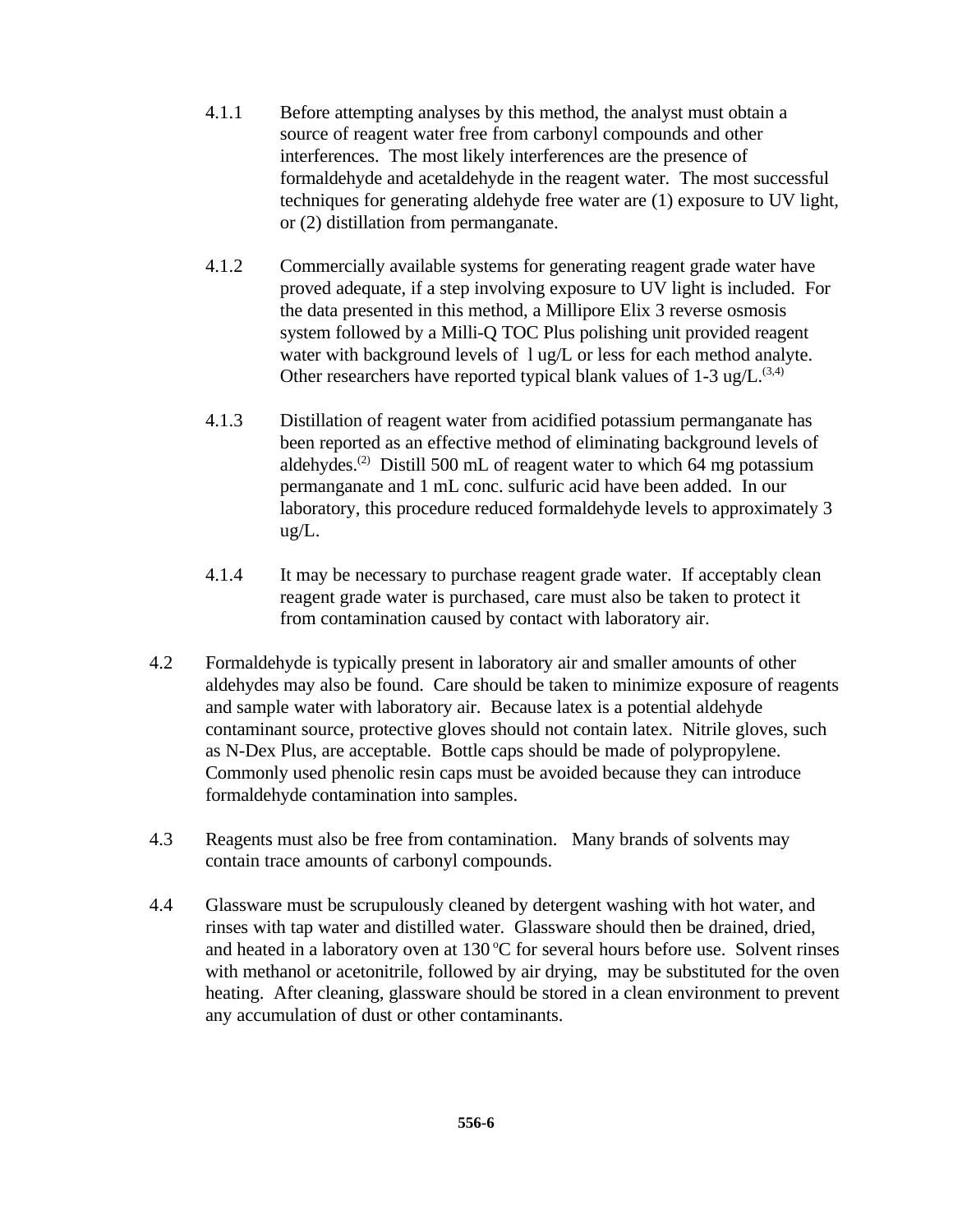- 4.5 Matrix interferences may be caused by contaminants that are coextracted from the sample. The extent of matrix interferences will vary considerably from source to source, depending upon the nature and diversity of the matrix being sampled.
- 4.6 An interferant that elutes just prior to the acetaldehyde *(E)* isomer peak on the primary column is typically observed in chlorinated or chloraminated waters. If this peak interferes with the integration of the acetaldehyde  $(E)$  isomer peak, then acetaldehyde should be quantitated using only the acetaldehyde *(Z)* isomer, or from the confirmation column data.

# **5. SAFETY**

- 5.1 The toxicity or carcinogenicity of each reagent used in this method has not been precisely defined; however, each chemical compound should be treated as a potential health hazard. From this viewpoint, exposure to these chemicals must be reduced to the lowest possible level by whatever means available. The laboratory is responsible for maintaining a current awareness file of OSHA regulations regarding the safe handling of the chemicals specified in this method. A reference file of material safety data sheets should also be made available to all personnel involved in the chemical analysis. Additional references to laboratory safety are available.<sup> $(5-8)$ </sup>
- 5.2 Formaldehyde and acetaldehyde have been tentatively classified as known or suspected human or mammalian carcinogens. Glyoxal and methyl glyoxal have been shown to be mutagenic in in-vitro tests.<sup>(2)</sup>
- **6. EQUIPMENT AND SUPPLIES** (All specifications are suggested. Brand names and/or catalog numbers are included for illustration only.)
	- 6.1 SAMPLE CONTAINERS -- Grab Sample Bottle (aqueous samples) -- 30 mL amber glass, screw cap bottles and caps equipped with Teflon-faced silicone septa. Screw caps should be polypropylene. **Typical phenolic resin caps should be avoided due to the possibility of sample contamination from formaldehyde**. Prior to use, wash bottles and septa according to Section 4.4.
	- 6.2 VIALS -- 8 mL or 12 mL vials for the acid wash step (Sect. 11.1.10), and GC autosampler vials, both types must be glass with Teflon-lined polypropylene caps.
	- 6.3 VOLUMETRIC FLASKS -- various sizes used for preparation of standards.
	- 6.4 BALANCE -- Analytical, capable of accurately weighing to the nearest 0.0001 g.
	- 6.5 WATER BATH or HEATING BLOCK -- Capable of maintaining  $35 \pm 2^{\circ}$ C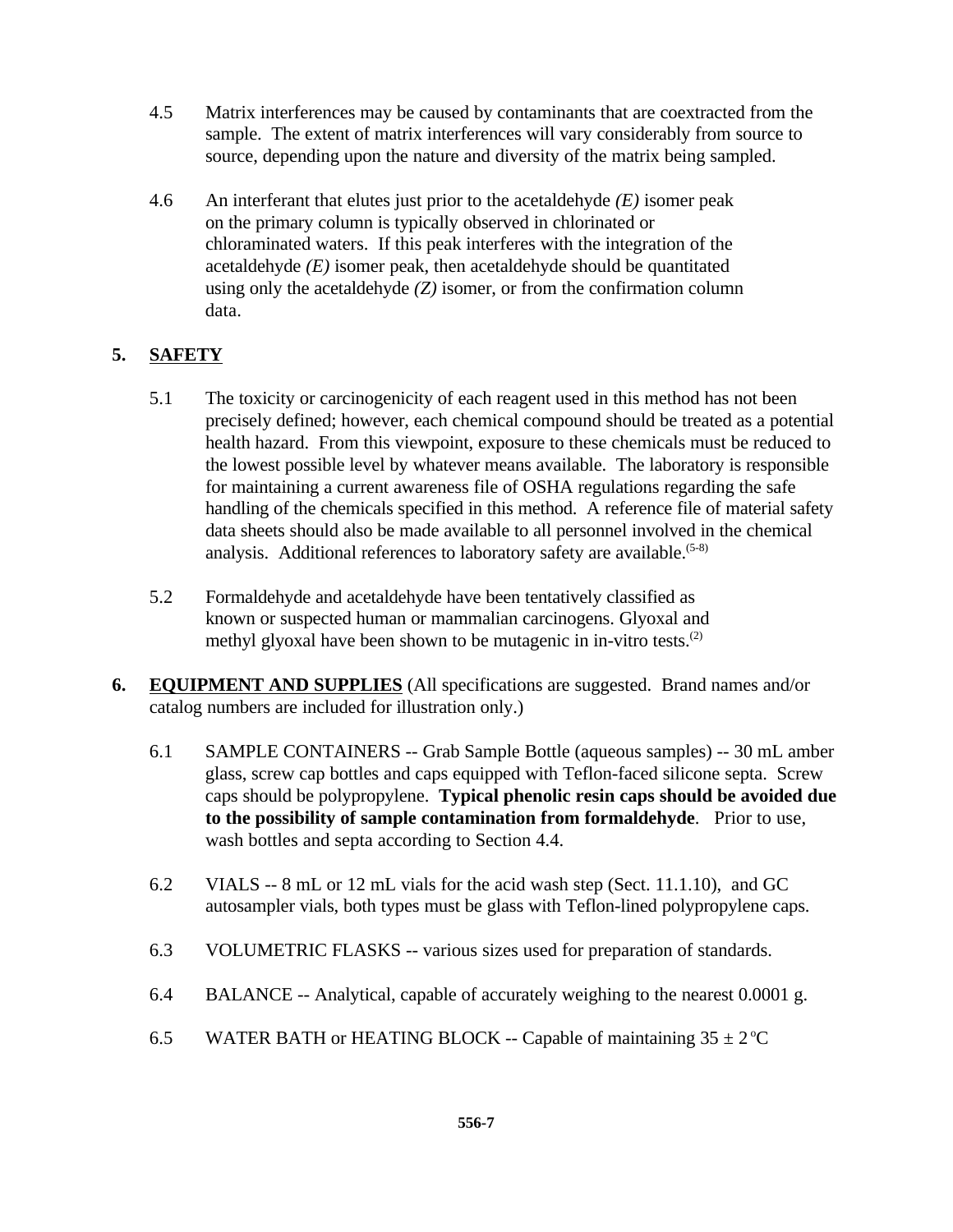- 6.6 GAS CHROMATOGRAPH -- Capillary Gas Chromatograph equipped with a split/splitless injector, or other injector suitable for trace analysis, and an electron capture detector.
	- 6.6.1 Primary Column -- 30 m x 0.25mm J&W DB-5ms, 0.25 um film thickness (or equivalent). Note: The J&W DB-5 was not found to be equivalent for this application. The surrogate analyte is not resolved from octanal with the DB-5 column.
	- 6.6.2 Confirmation Column -- 30 m x 0.25 mm Restek Rtx- 1701, 0.25 um film thickness (or equivalent)

## **7. REAGENTS AND STANDARDS**

- 7.1 Reagent grade or better chemicals should be used in all tests. Unless otherwise indicated, it is intended that all reagents shall conform to the specifications of the Committee on Analytical Reagents of the American Chemical Society, where such specifications are available. Other grades may be used, provided it is first ascertained that the reagent is of sufficiently high purity to permit its use without lessening the accuracy of the determination.
- 7.2 REAGENT WATER --. **Reagent water as free as possible from interferences and contamination is critical to the success of this method. See Section 4.1.**
- 7.3 ACETONITRILE -- High purity, demonstrated to be free of analytes and interferences.
- 7.4 HEXANE -- High purity, demonstrated to be free of analytes and interferences: B&J Brand,  $GC^2$  grade or equivalent.
- 7.5 POTASSIUM HYDROGEN PHTHALATE (KHP) -- ACS Grade or better.
- 7.6 0-(2,3,5,6-PENTAFLUOROBENZYL)-HYDROXYLAMINE HYDROCHLORIDE (PFBHA) -- 98+%, Aldrich cat# 19,448-4. (Store in a desiccator - Do not refrigerate).
- 7.7 SULFURIC ACID -- ACS Grade or better.
- 7.8 COPPER SULFATE PENTAHYDRATE -- ACS Grade or better.
- 7.9 AMMONIUM CHLORIDE, NH<sub>4</sub>Cl or AMMONIUM SULFATE,  $\text{(NH}_4)_2\text{SO}_4$ .
- 7.10 SOLUTIONS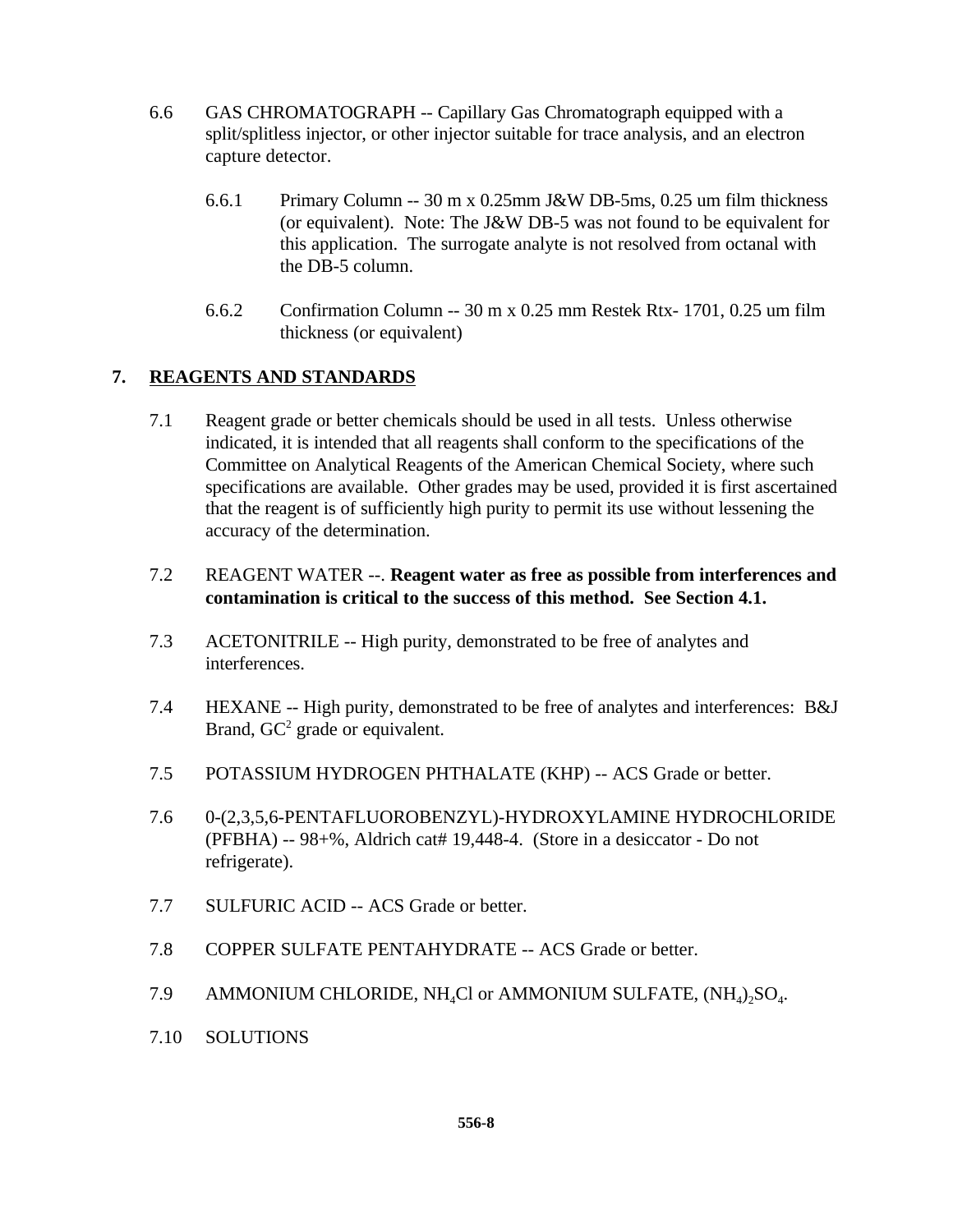- 7.10.1 PFBHA REAGENT -- Prepare a fresh 15 mg/mL solution in reagent water daily. Prepare an amount appropriate to the number of samples to be derivatized. One mL of solution is added per sample. For example, if 14 sample vials are being extracted, prepare 15 mL of solution. For a 15 mL volume of solution, weigh 0.225 grams of PFBHA into a dry 40 mL vial, add 15 mL water and shake to dissolve.
- 7.10.2 0.2 N SULFURIC ACID -- Add 5 mL of concentrated sulfuric acid to 900 mL of reagent water.
- 7.11 STOCK STANDARD SOLUTIONS -- When a compound purity is assayed to be 96% or greater, the weight can be used without correction to calculate the concentration of the stock standard.
	- 7.11.1 INTERNAL STANDARD (IS) -- 1,2-DIBROMOPROPANE, 98+% purity. An alternate compound may be used as the IS at the discretion of the analyst. If an alternate is selected, an appropriate concentration will need to be determined.
		- 7.11.1.1 INTERNAL STANDARD STOCK SOLUTION, (10,000 ug/mL) -- Accurately weigh approximately 0.1 gram to the nearest 0.0001g, into a tared 10 mL volumetric flask containing hexane up to the neck. After determining weight difference, fill to mark with hexane. Stock solutions can be used for up to 6 months when stored at  $-10^{\circ}$ C.
		- 7.11.1.2 INTERNAL STANDARD FORTIFIED EXTRACTION SOLVENT, 400 ug/L in hexane -- This is the solvent used to extract the derivatized samples. The internal standard is added to the solvent prior to performing the extraction. The volume of this solvent to be prepared should be determined by the sample workload. The following example illustrates preparation of 1 L of fortified solvent. If fewer samples are to be analyzed each month, prepare smaller batches of working solvent. Add 40 uL of internal standard stock solution directly to 1 L of hexane in a volumetric flask. Cap flask and invert three times to ensure thorough mixing. Transfer to l L storage bottle with Teflon lined cap. This solution can be used up to 4 weeks. As a check, run a sample of this working solvent on the GC before the first extraction of aqueous samples. Have enough working solvent available to extract all calibration and aqueous samples in each extraction set. Never use two different batches of working solvent for one set of extractions.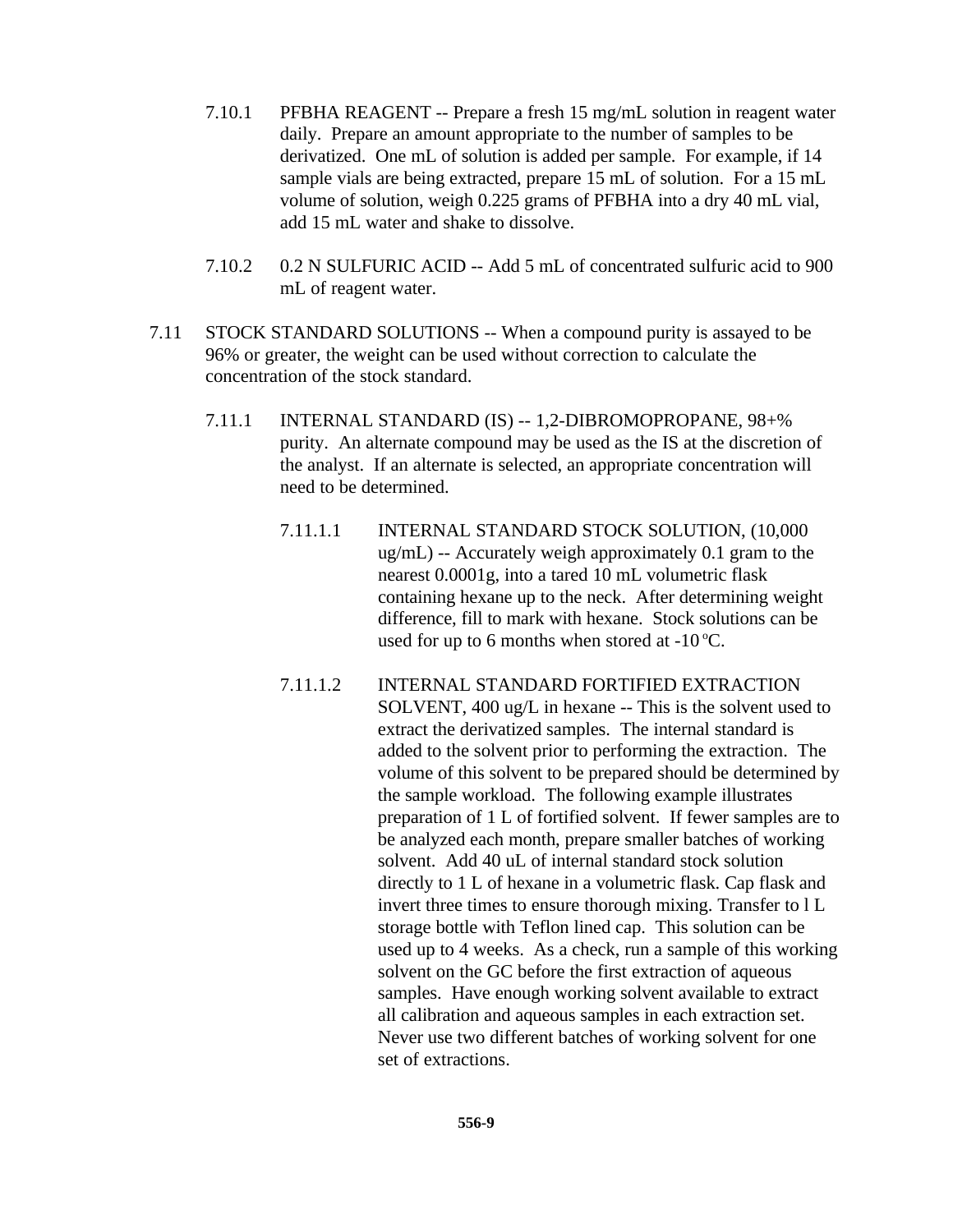7.11.2 SURROGATE (SUR) -- 2',4',5' -TRIFLUOROACETOPHENONE This compound was found to be an appropriate surrogate analyte for these analyses. However, the chromatograms for this analysis are very crowded, and all possible matrix interferences cannot be anticipated. An alternate carbonyl compound may be selected as the surrogate analyte if matrix interferences or chromatographic problems are encountered. Any surrogate analyte selected must form an oxime derivative, because its purpose is to monitor the derivatization process. If an alternate surrogate is selected, its concentration may also be adjusted to meet the needs of the laboratory.

- 7.11.2.1 SURROGATE STOCK SOLUTION, 10,000 ug/mL -- Accurately weigh approximately 0.1 gram SUR to the nearest 0.0001g, into a 10 mL tared volumetric flask containing acetonitrile up to the neck. After determining weight difference, fill to mark with acetronitrile. Stock solutions can be used for up to 6 months when stored at  $-10$  °C or less.
- 7.11.2.2 SURROGATE ADDITIVE SOLUTION, 20 ug/mL -- Dilute the surrogate stock solution to 20 ug/mL in acetonitrile. This solution can be used up to 3 months when stored at  $4^{\circ}C$ or less.

#### 7.11.3 STOCK STANDARD SOLUTION (SSS)

Prepare stock standard solutions for each analyte of interest at a concentration of 1 to 10 mg/mL in acetonitrile, or purchase SSSs or primary dilution standards (PDSs) from a reputable supplier. Method analytes may be obtained as neat materials or as ampulized solutions from commercial suppliers. The stock standard solutions should be stored at  $-10^{\circ}$ C or less and protected from light. Standards prepared in this manner were stable for at least 60 days. Standards may be used for longer periods of time if adequate records of stability are kept. Laboratories should use standard QC practices to determine when their standards need to be replaced.

- 7.11.3.1 For analytes which are solids in their pure form, prepare stock standard solutions by accurately weighing approximately 0.1 gram of pure material to the nearest 0.0001g in a 10 mL volumetric flask. Dilute to volume with acetonitrile.
- 7.11.3.2 Stock standard solutions for analytes which are liquid in their pure form at room temperature can be accurately prepared in the following manner.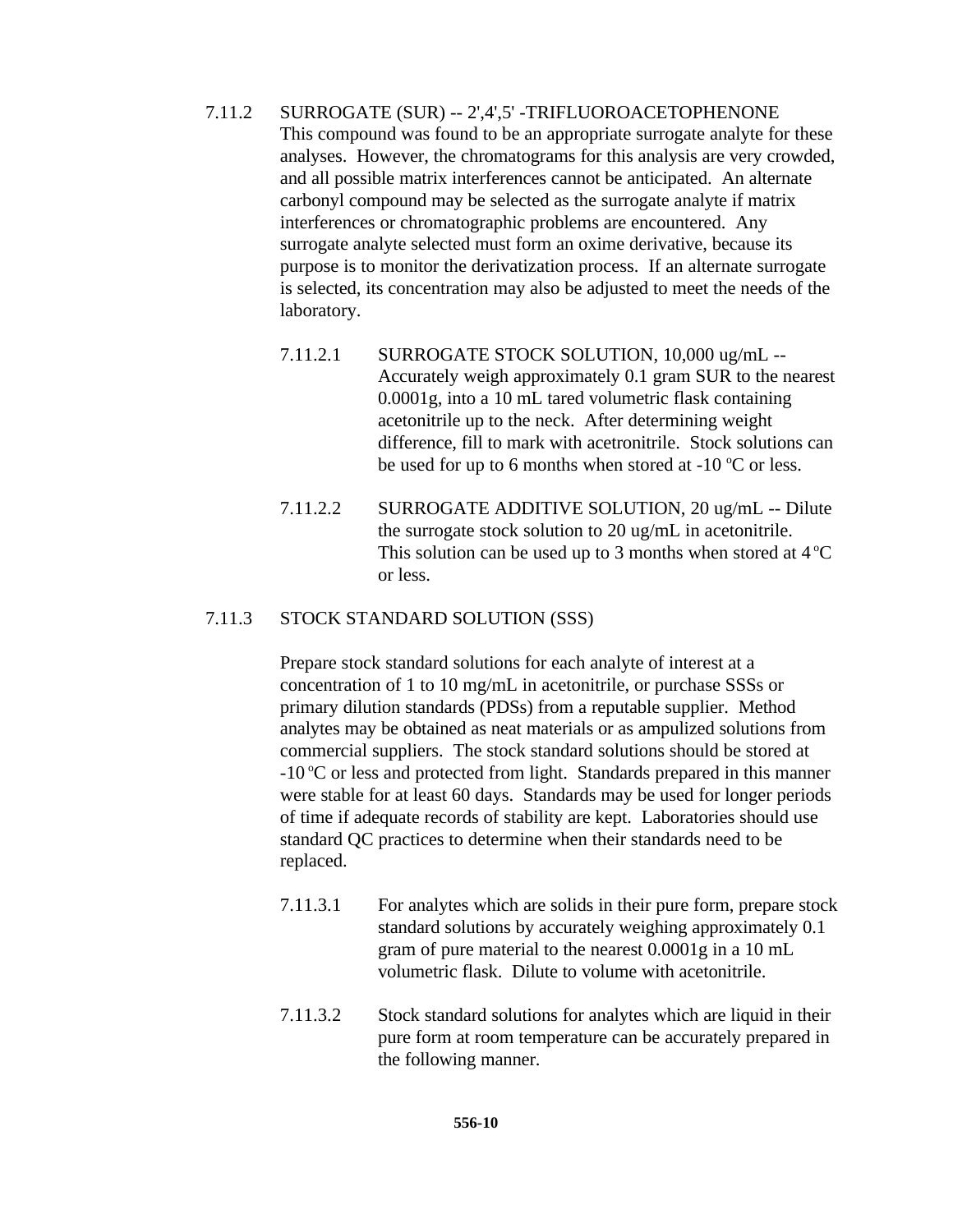- 7.11.3.2.1 Place about 9.8 mL of acetonitrile into a 10 mL volumetric flask. Allow the flask to stand, unstoppered, for about 10 min. to allow solvent film to evaporate from the inner walls of the volumetric, and weigh to the nearest 0.0001 gram.
- 7.11.3.2.2 Use a 100-uL syringe and immediately add 100 uL of standard material to the flask by keeping the syringe needle just above the surface of the acetonitrile. Be sure the standard material falls dropwise directly into the acetonitrile without contacting the inner wall of the volumetric.
- 7.11.3.2.3 Reweigh, dilute to volume, stopper, then mix by inverting several times. Calculate the concentration in milligrams per milliliter from the net gain in weight.
- 7.11.4 PRIMARY DILUTION STANDARD (PDS) -- The PDS for this method should include all method analytes of interest to the analyst. The PDS is prepared by combining and diluting stock standard solutions with acetonitrile to a concentration of 100 ug/mL. Store at  $-10^{\circ}$ C or less and protect from light. Standards prepared in this manner were stable for at least 60 days. Standards may be used for longer periods of time if adequate records of stability are kept. Laboratories should use standard QC practices to determine when their standards need to be replaced. This primary dilution standard is used to prepare calibration spiking solutions, which are prepared at 5 concentration levels for each analyte, and are used to spike reagent water to prepare the aqueous calibration standards.
- 7.11.5 CALIBRATION SPIKING SOLUTIONS -- Five calibration spiking solutions are prepared, each at a different concentration, and are used to spike reagent water to prepare the calibration standards. The calibration spiking solutions are prepared from the PDS. Store the calibration spiking solutions at  $-10\degree$ C or less and protect from light. Solutions prepared in this manner were stable for at least 60 days. Solutions may be used for longer periods of time if adequate records of stability are kept. Laboratories should use standard QC practices to determine when solutions need to be replaced. An example of how the calibration spiking solutions are prepared is given in the following table. Modifications of this preparation scheme may be made to meet the needs of the laboratory.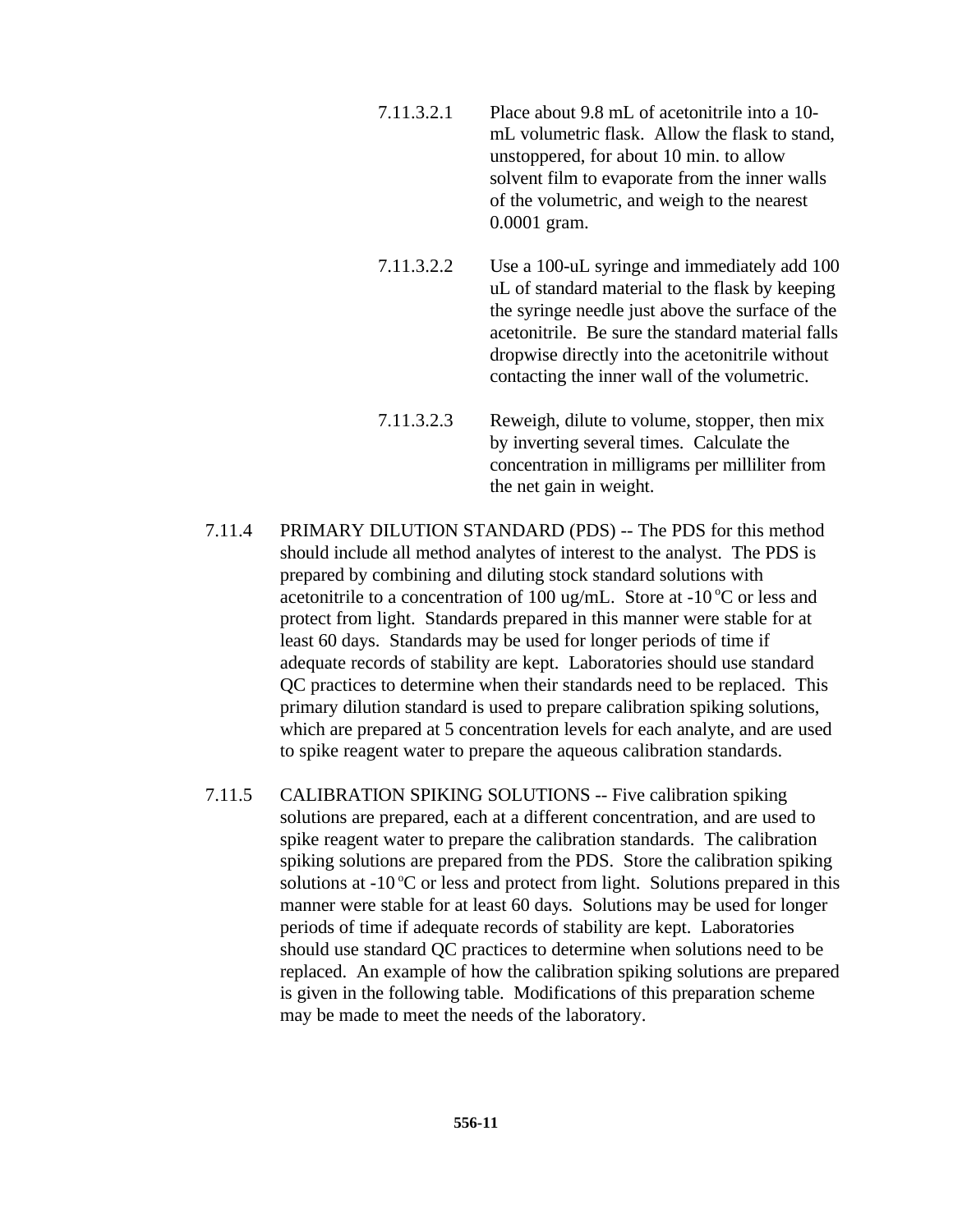| Cal.<br>Level  | PDS Conc.,<br>ug/mL | Vol. PDS<br>Std., uL | Final Vol.,<br>Cal Spike<br>Sol'n, mLs | Final Conc.,<br>Cal Spike<br>Sol'n, ug/mL |
|----------------|---------------------|----------------------|----------------------------------------|-------------------------------------------|
|                | 100                 | 250                  |                                        |                                           |
| $\overline{2}$ | 100                 | 500                  |                                        | 10                                        |
| 3              | 100                 | 1000                 |                                        | 20                                        |
| 4              | 100                 | 1500                 | 5                                      | 30                                        |
| 5              | 100                 | 2000                 |                                        | 40                                        |

#### **PREPARATION OF CALIBRATION SPIKING SOLUTIONS**

7.11.6 PROCEDURAL CALIBRATION STANDARDS -- A designated amount of each calibration spiking solution is spiked into five separate 20 mL aliquots of reagent water in a 30 mL sample container, to produce aqueous calibration standards. The reagent water used to make the calibration standards should contain the preservation reagents described in Section 8.1.2 (ammonium chloride or ammonium sulfate at 500 mg/L and copper sulfate pentahydrate at 500 mg/L). Aqueous calibration standards are processed and analyzed according to the procedures in Section 11. Resulting data are used to generate a calibration curve. An example of the preparation of aqueous calibration standards is given below. The lowest concentration calibration standard should be at or near (within 25% of) the MRL. Modifications of this preparation scheme may be made to meet the needs of the laboratory. Preparing aqueous calibration standards using varying volumes of one calibration spiking solution is an acceptable alternative to the example below.

| Cal.<br>Level  | Cal. Spike Sol'n<br>Conc., ug/mL | Vol. Cal.<br>Spike<br>Sol'n., uL | Final Vol.,<br>Cal Std<br>mL | Final Conc.,<br>Cal Std<br>ug/L |
|----------------|----------------------------------|----------------------------------|------------------------------|---------------------------------|
|                |                                  | 20                               | 20                           |                                 |
| $\overline{2}$ | 10                               | 20                               | 20                           | 10                              |
| 3              | 20                               | 20                               | 20                           | 20                              |
|                | 30                               | 20                               | 20                           | 30                              |
|                | 40                               | 20                               | 20                           | 40                              |

#### **PREPARATION OF PROCEDURAL (AQUEOUS) CALIBRATION STANDARDS**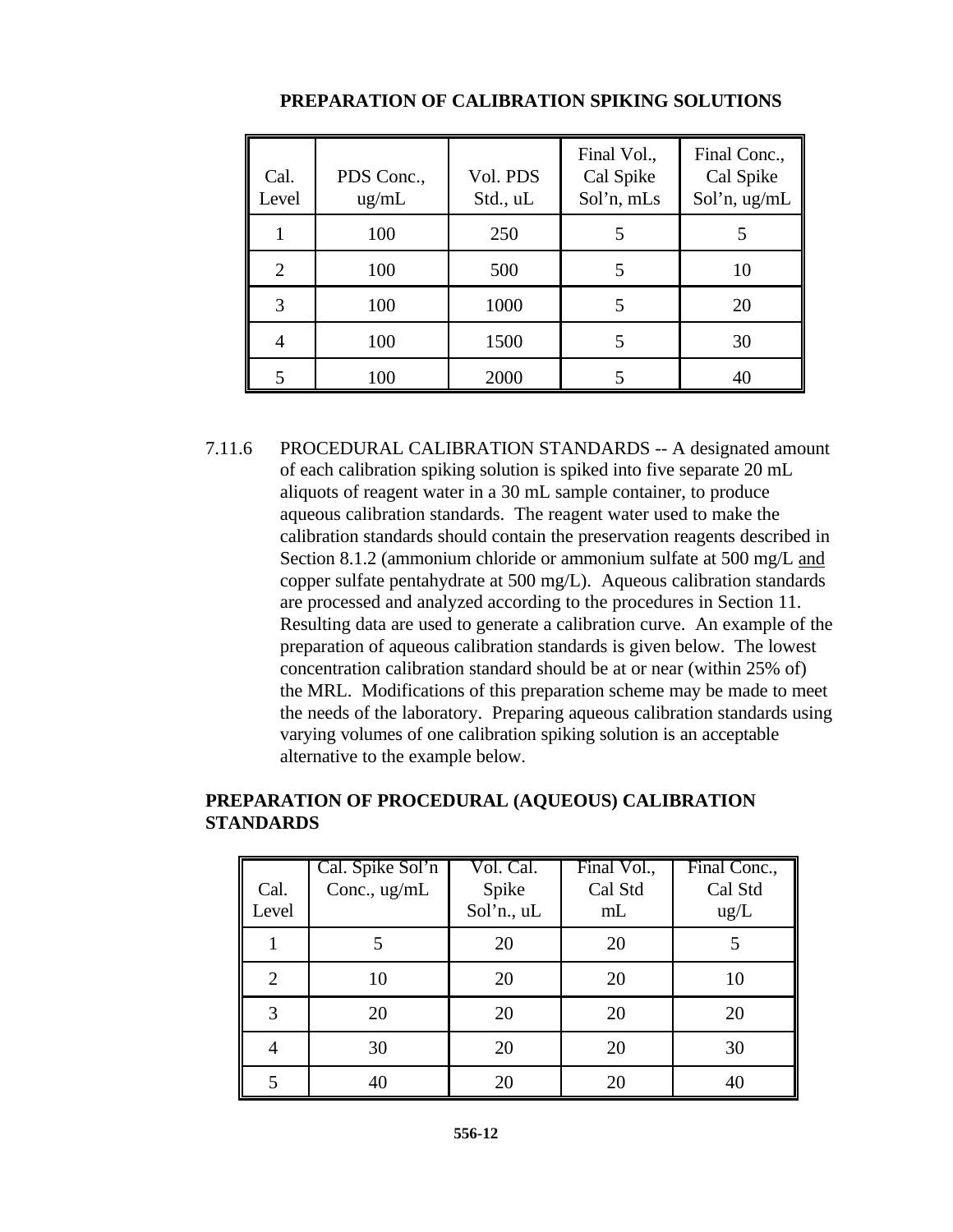#### **8. SAMPLE COLLECTION, PRESERVATION, AND STORAGE**

#### 8.1 SAMPLE VIAL PREPARATION

- 8.1.1 Grab samples must be collected in accordance with conventional sampling practices (6) using amber glass 30 mL containers with PTFE-lined screwcaps, or caps with PTFE-faced silicon septa.
- 8.1.2 Prior to shipment to the field, 15 mg of copper sulfate pentahydrate must be added to each bottle. This material acts as a biocide to inhibit bacteriological decay of method analytes. If samples to be collected contain free chlorine, then 15mg of ammonium chloride or ammonium sulfate must also be added to the bottle prior to sample collection. The ammonium compound will react with the free chlorine to form monochloramine, and retard the formation of additional carbonyl compounds. Add these materials as dry solids to the sample bottle. The stability of these materials in concentrated aqueous solution has not been verified.
	- **NOTE:** Aldehydes have been demonstrated to be extremely susceptible to microbiological decay. The use of other chlorine reducing agents such as sodium thiosulfate or ascorbic acid, has also been shown to produce invalid data. Proper sample collection and preservation is important to obtaining valid data. The data in Section17, Table 6 illustrates the importance of proper sample preservation.

#### 8.2 SAMPLE COLLECTION

- 8.2.1 Fill sample bottles to just overflowing but take care not to flush out the sample preservation reagents. The capped sample should be head-space free.
- 8.2.2 When sampling from a water tap, remove the aerator so that no air bubbles will be trapped in the sample. Open the tap, and allow the system to flush until the water temperature has stabilized (usually about 3-5 min). Collect samples from the flowing system.
- 8.2.3 When sampling from an open body of water, fill a 1 quart wide-mouth bottle or 1L beaker with sample from a representative area, and carefully fill sample bottles from the container.
- 8.2.4 After collecting the sample, cap carefully to avoid spillage, and agitate by hand for 1 min.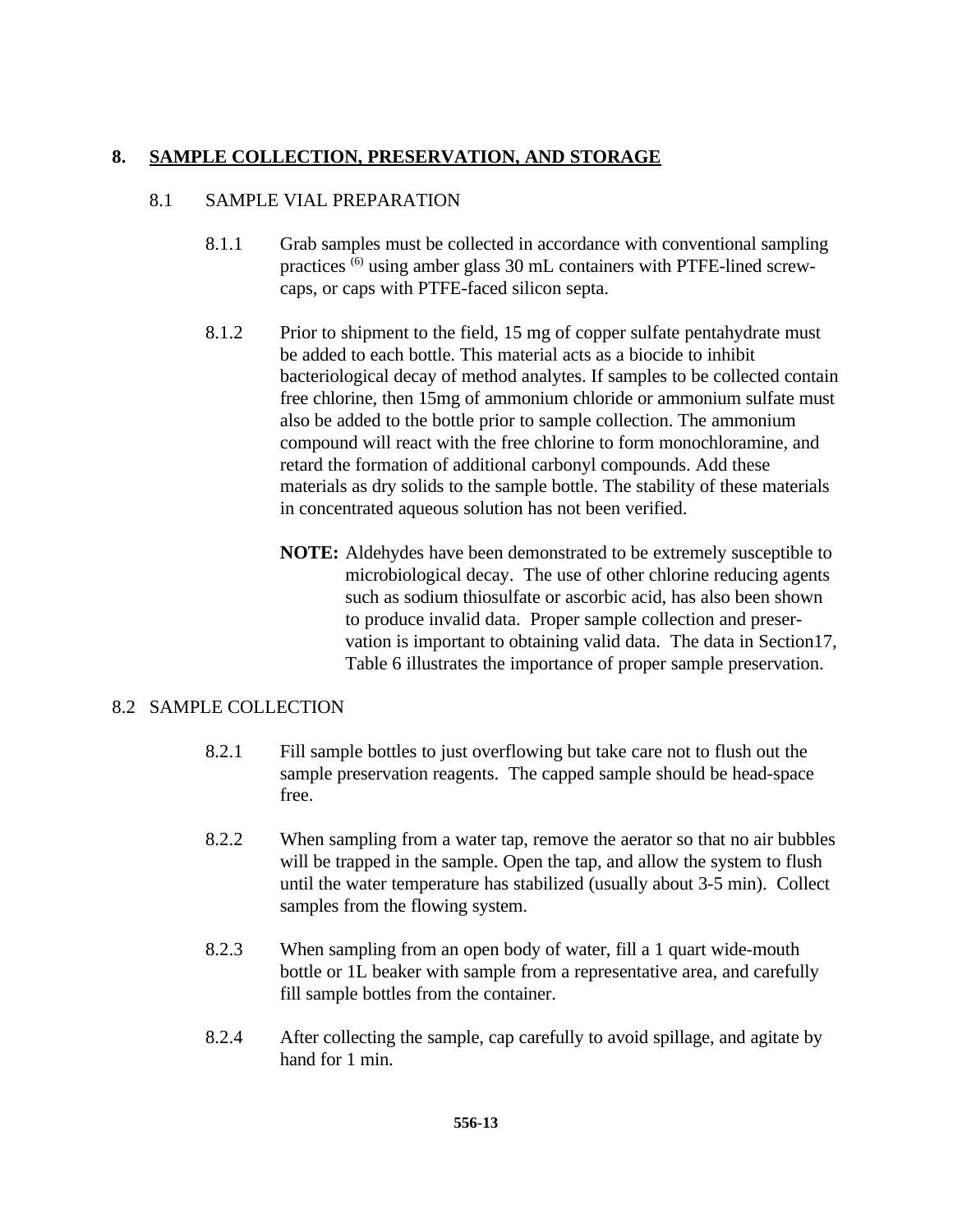#### 8.3 SAMPLE STORAGE/HOLDING TIMES

- 8.3.1 Samples must be iced or refrigerated at  $4^{\circ}$ C and maintained at these conditions away from light until extraction. Samples must be extracted within 7 days of sampling. However, since aldehydes are subject to decay in stored samples, all samples should be derivatized and extracted as soon as possible.
	- **NOTE:** A white or blue precipitate is likely to occur. This is normal and does not indicate any problem with sample collection or storage.
- 8.3.2 Extracts (Sect. 11.1.11) must be stored at  $4^{\circ}$ C or less away from light in glass vials with Teflon-lined caps. Extracts must be analyzed within 14 days of extraction.
- 8.4 FIELD REAGENT BLANKS -- Processing of a field reagent blank (FRB) is required along with each sample set. A sample set is composed of the samples collected from the same general sampling site at approximately the same time. Field reagent blanks are prepared at the laboratory before sample vials are sent to the field. At the laboratory, fill a sample container with reagent water (Sect. 7.2), add sample preservatives as described in Section 8.1.2, seal and ship to the sampling site along with the empty sample containers. FRBs should be confirmed to be free (less than 1/2 the MRL) of all method analytes prior to shipping them to the field. Return the FRB to the laboratory with filled sample bottles. **DO NOT OPEN THE FRB AT THE SAMPLING SITE**. If any of the analytes are detected at concentrations equal to or greater than 1/2 the MRL , then all data for the problem analyte(s) should be considered invalid for all samples in the shipping batch.

# **9. QUALITY CONTROL**

- 9.1 Each laboratory that uses this method is required to operate a formal quality control (QC) program. Minimum QC requirements are initial demonstration of laboratory capability (which includes calculation of the MDL), analysis of laboratory reagent blanks, laboratory fortified blanks, field reagent blanks, laboratory fortified sample matrices, and QC samples. Additional QC practices are encouraged.
- 9.2 INITIAL DEMONSTRATION OF CAPABILITY (IDC) -- Requirements for the initial demonstration of laboratory capability are described in the following sections and summarized in Section 17, Table 7.
	- 9.2.1 Initial demonstration of low system background. (See Sect. 9. 3)
	- 9.2.2 Initial demonstration of precision. Prepare, derivatize, extract, and analyze 4-7 replicate LFBs fortified at 20 ug/L, or other mid-range concentration, over a period of at least 2 days. Generating the data over a longer period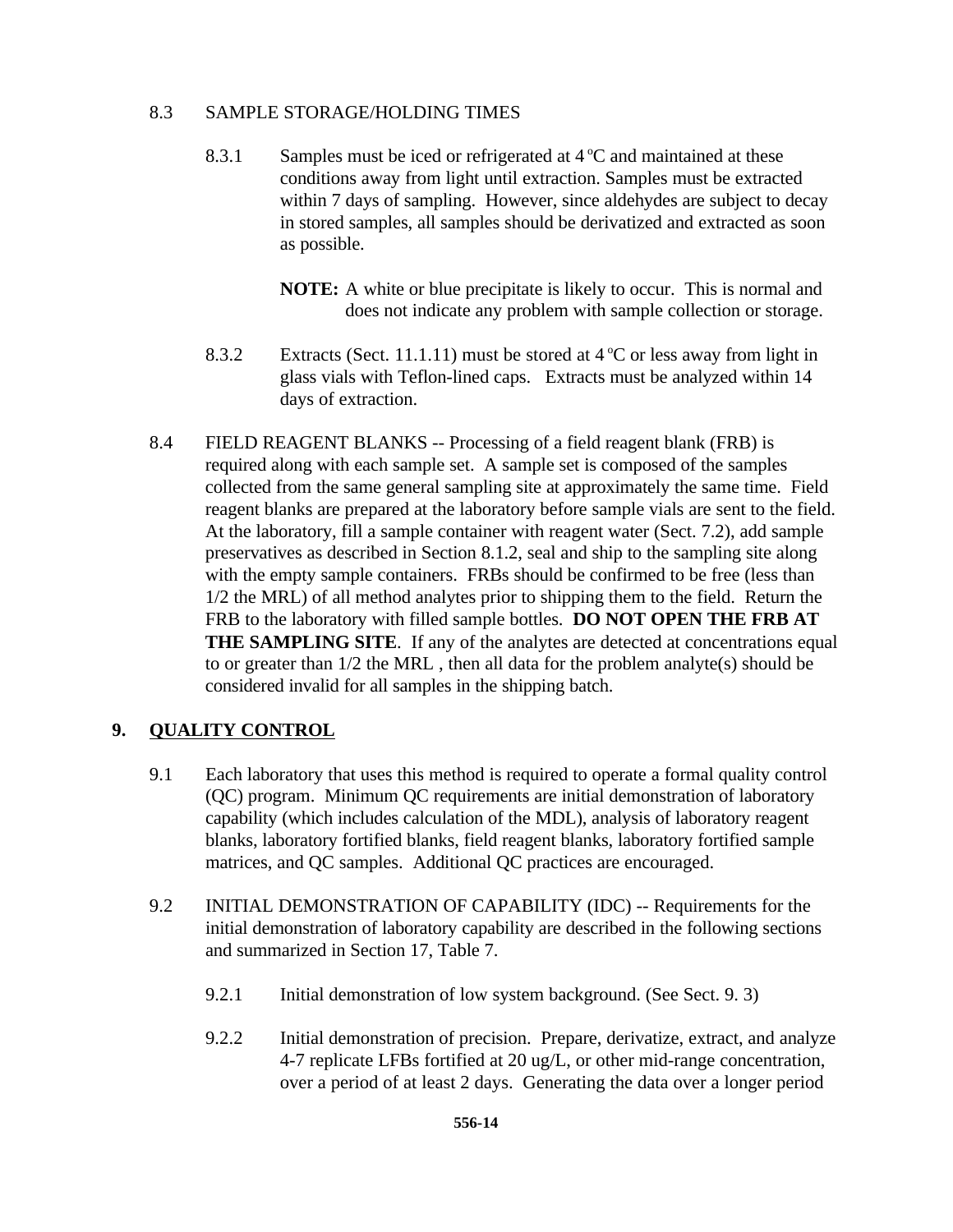of time, e.g. 4 or 5 days may produce a more realistic indication of day to day laboratory performance. The relative standard deviation (RSD) of the results of the replicate analyses must be less than 20%*.*

- 9.2.3 Initial demonstration of accuracy. Using the same set of replicate data generated for Section 9.2.2, calculate average recovery. The average recovery of the replicate values must be within  $\pm 20\%$  of the true value.
- 9.2.4 MDL $^{(1)}$  determination. Replicate analyses for this procedure should be done over at least 3 days (both the sample derivatization/extraction and the GC analyses should be done over at least 3 days). Prepare at least 7 replicate LFBs at a concentration estimated to be near the MDL. This concentration may be estimated by selecting a concentration at 2-5X the noise level. Analyze the seven replicates through all steps of Section 11. Calculate the MDL

 $MDL = St_{(n-1, 1 - alpha = 0.99)}$ 

where:

 $t_{(n-1,1-\alpha)pna = 0.99}$  = Student's t value for the 99% confidence level with n-1 degrees of freedom  $n =$  number of replicates  $S =$  standard deviation of replicate analyses.

**NOTE:** Do not subtract blank values when performing MDL calculations.

- 9.2.5 Minimum Reporting Level (MRL) -- Although an MDL can be calculated for analytes that commonly occur as background contaminants, the calculated MDLs should not be used as the MRL for each analyte. Method analytes that are seen in the background (typically formaldehyde, acetaldehyde) should be reported as present in field samples, only after careful evaluation of the background levels. It is recommended that a MRL be established at the mean LRB concentration  $+3\sigma$ , or three times the mean LRB concentration, whichever is greater. This value should be calculated over a period of time, to reflect variability in the blank measurements. It is recommended that this value be used as a minimum reporting level in order to avoid reporting false positive results.
- 9.3 LABORATORY REAGENTS BLANKS (LRB) -- Each time a set of samples is extracted or reagents are changed, a LRB must be analyzed. If within the retention time window of any analyte, the LRB produces a peak that would prevent the determination of that analyte, determine the source of contamination and eliminate the interference before processing samples. Because background contamination is a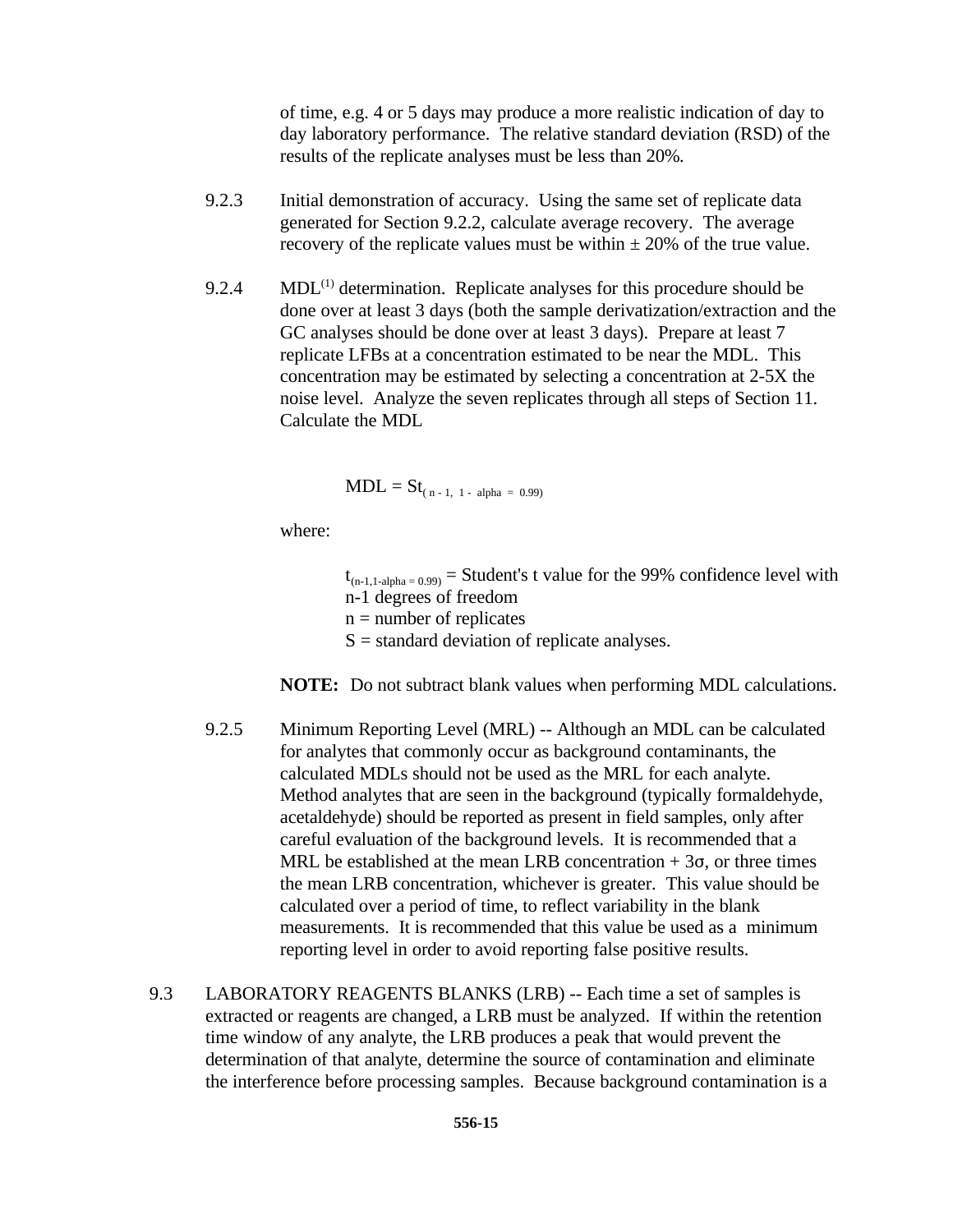significant problem for several method analytes, it is highly recommended that the analyst maintain a historical record of LRB data. If target analytes are detected in the LRB at concentrations equal to or greater than 1/2 the MRL (Sect. 9.2.5), then all data for the problem analyte(s) should be considered invalid for all samples in the extraction batch.

- 9.4 CONTINUING CALIBRATION CHECK/LABORATORY FORTIFIED BLANK -- Since this methodology is based on procedural standard calibration, a LFB and the calibration check sample (CCC) are prepared and analyzed in the same manner. Laboratory fortified blank QC requirements are therefore omitted. Calibration procedure options and the QC acceptance criteria associated with them are fully described in Sect 10.3. Please refer to that section for these criteria.
- 9.5 INTERNAL STANDARD--The analyst must monitor the IS response peak area of all injections during each analysis day. A mean IS response is determined from the five point calibration curve. The IS response for any chromatographic run should not deviate from this mean IS response by more than 30%. If a deviation greater than 30% occurs with an individual extract inject a second aliquot of that extract.
	- 9.5.1 If the reinjected aliquot produces an acceptable internal standard response, report results for that aliquot.
	- 9.5.2 If a deviation of greater than 30% is obtained for the reinjected extract, the analyst should check the calibration by analyzing the most recently acceptable calibration standard. If the calibration standard fails the criteria of Section 9.5, recalibration is in order per Section 10. If the calibration standard is acceptable, extraction of the sample should be repeated provided the sample is still within the holding time. Otherwise, report results obtained from the reinjected extract, but annotate as suspect.
- 9.6 SURROGATE RECOVERY--The surrogate standard is fortified into the aqueous portion of all calibration standards, samples, FRBs and LRBs. The surrogate is a means of assessing method performance from derivatization to final chromatographic measurement.
	- 9.6.1 When surrogate recovery from a sample, blank, or CCC is <70% or >130%, check (1) calculations to locate possible errors, (2) standard solutions for degradation, (3) contamination, and (4) instrument performance. If those steps do not reveal the cause of the problem, reanalyze the extract.
	- 9.6.2 If the extract reanalysis meets the surrogate recovery criterion, report only data for the reanalyzed extract.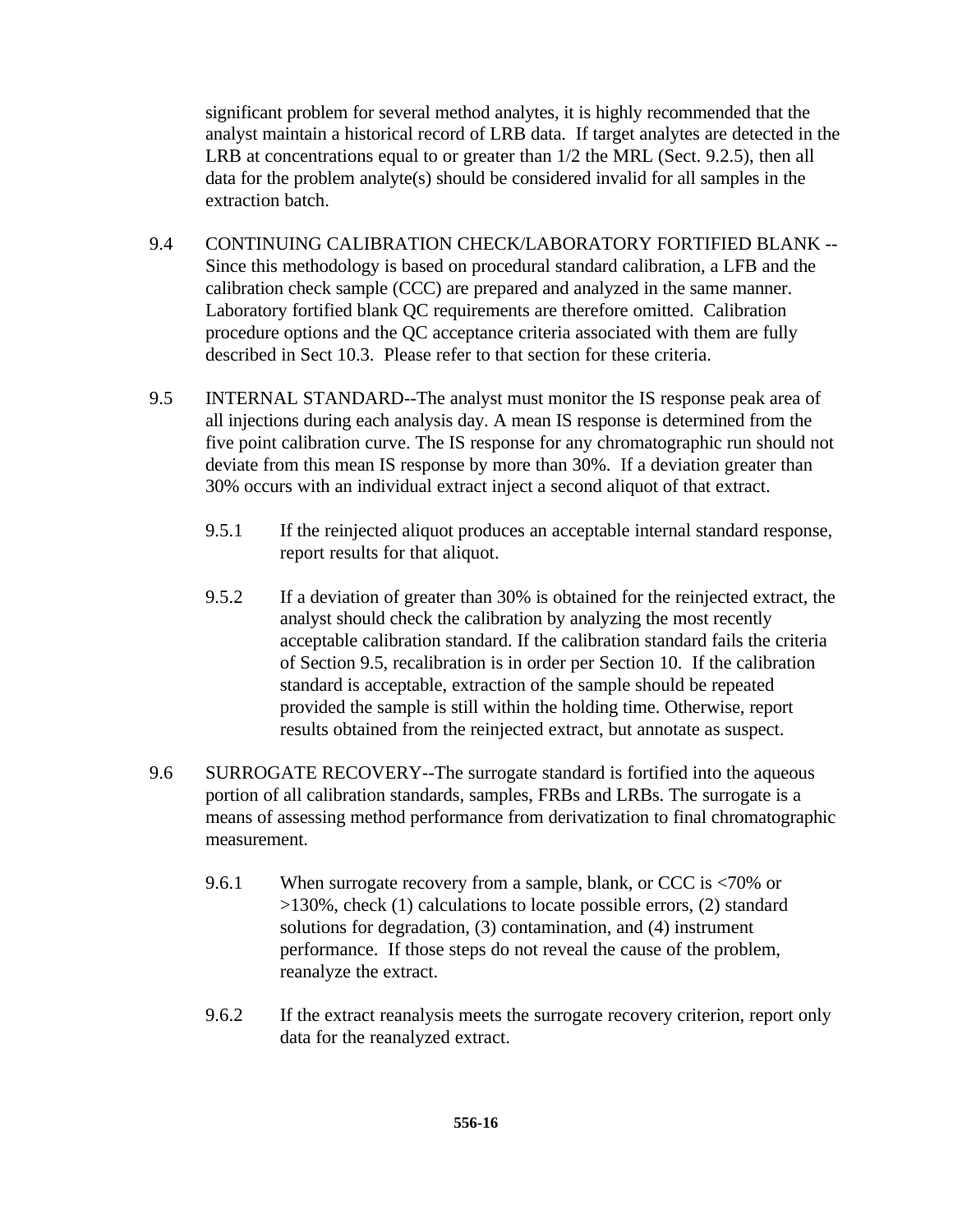9.6.3 If the extract reanalysis fails the 70-130% recovery criterion, the analyst should check the calibration by analyzing the most recently acceptable calibration standard. If the calibration standard fails the criteria of Section 9.6.1, recalibration is in order per Section 10. If the calibration standard is acceptable, it may be necessary to extract another aliquot of sample if sample holding time has not been exceeded. If the sample reextract also fails the recovery criterion, report all data for that sample as suspect.

#### 9.7 LABORATORY FORTIFIED SAMPLE MATRIX (LFM)

- 9.7.1 Within each analysis set, a minimum of one field sample is fortified as a LFM for every 20 samples analyzed. The LFM is prepared by spiking a sample with an appropriate amount of the calibration standard. The concentrations 5, 10, and 20 ug/L are suggested spiking concentrations. Select the spiking concentration that is closest to, and at least twice the matrix background concentration. Use historical data or rotate through the designated concentrations to select a fortifying concentration. Selecting a duplicate vial of a sample that has already been analyzed, aids in the selection of appropriate spiking levels.
- 9.7.2 Calculate the percent recovery  $(R)$  for each analyte, after correcting the measured concentration, A, from the fortified sample for the background concentration, B, measured in the unfortified sample, i.e.,

$$
R=\frac{(A-B)}{C}*100
$$

where C is the fortified concentration. Compare these values to control limits appropriate for reagent water data collected in the same fashion.

9.7.3 Recoveries may exhibit a matrix dependence. For samples fortified at or above their native concentration, recoveries should range between 70 - 130%. If the accuracy of any analyte falls outside the designated range, and the laboratory performance for that analyte is shown to be in control, the accuracy problem encountered with the fortified sample is judged to be matrix related, not system related. The result for that analyte in the unfortified sample is labeled suspect/matrix to inform the data user that the results are suspect due to matrix effects. Repeated failure to meet the suggested recovery criteria indicates potential problems with the extraction procedure and should be investigated.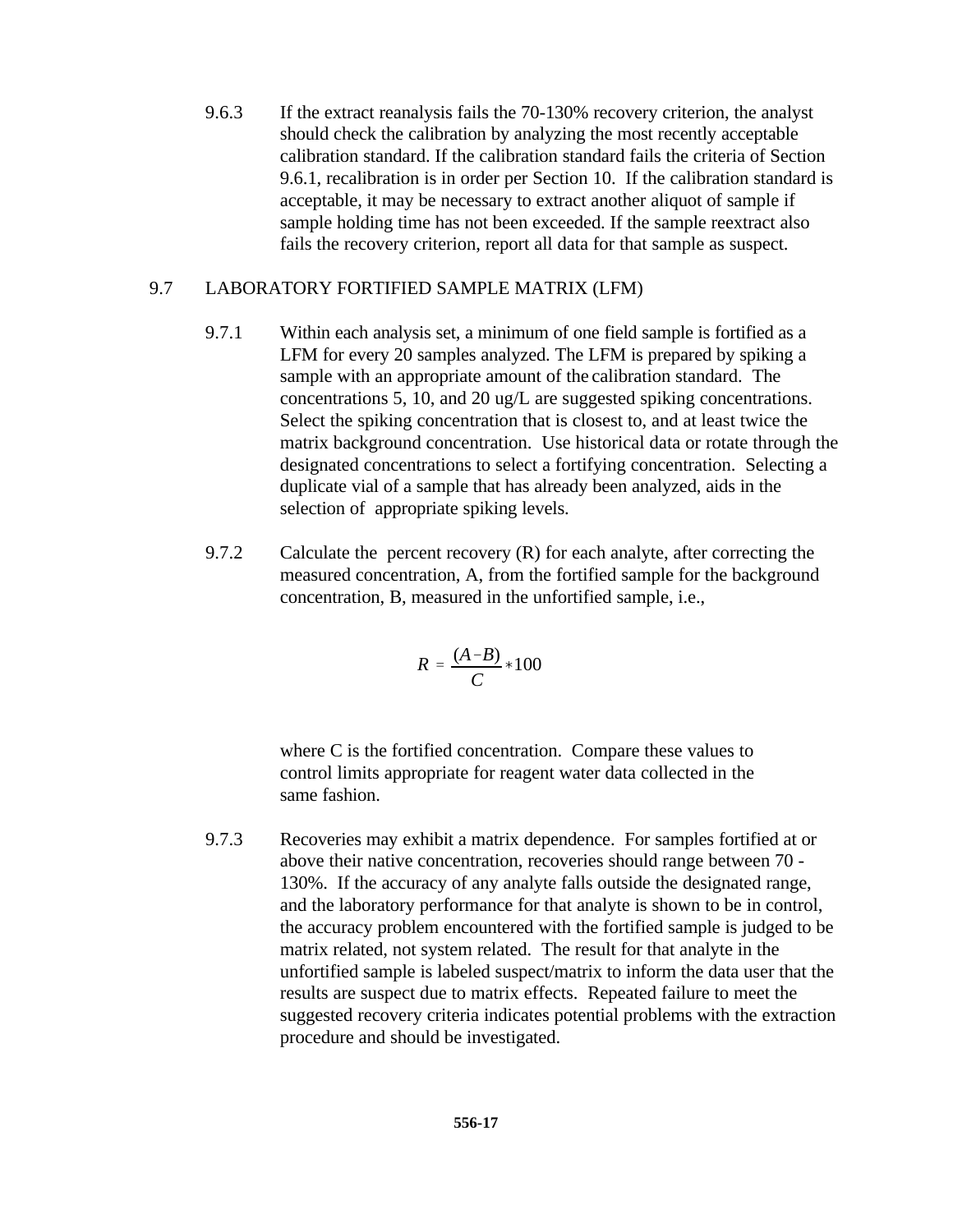- 9.8 FIELD DUPLICATES -- Within each analysis batch, a minimum of one field sample should be analyzed in duplicate. Duplicate sample analyses serve as a check on sampling and laboratory precision.
	- 9.8.1 Calculate the relative percent difference (RPD) for duplicate measurements (FD1 and FD2) as shown below.

$$
RPD = \frac{FD1 - FD2}{(FD1 + FD2)/2} * (100)
$$

- 9.8.2 Relative percent differences for laboratory duplicates should fall in the range of  $\pm$  30 %. Greater variability may be observed for target analytes with concentrations near their MRL.
- 9.9 **QUALITY CONTROL SAMPLE (QCS)** -- At least quarterly, analyze a QCS from an external source. If measured analyte concentrations are not of acceptable accuracy (60-140% of the expected value), check the entire analytical procedure to locate and correct the problem source.
- 9.10 ASSESSING*(Z/E*) RATIOS -- In addition to monitoring analyte response from CCC/LFB, the ratio of the peak areas of each isomer pair should be monitored. When samples and standards are processed and analyzed by exactly the same procedure, the ratio of the *(Z/E)* isomers produced by each method analyte will be reproducible. This information can be used as a QC check to avoid biased results caused by an interferant with one isomer of the pair. Calculate and record the ratio of the peak area of the first eluting isomer (designated *(E)*) to the second eluting isomer (designated *(Z)*). This ratio will be used in data evaluation Section 12.4.

#### **10. CALIBRATION AND STANDARDIZATION**

10.1 Demonstration and documentation of acceptable initial calibration is required before any samples are analyzed, and is required intermittently throughout sample analysis. After initial calibration is successful, the analyst may choose one of two options for maintaining on-going calibration. The first option is to verify the initial calibration daily using a minimum of 2 calibration standards. The other option is daily calibration of the method with all 5 calibration standards. These options are further described in Section 10.3.

#### 10.2 INITIAL CALIBRATION CURVE

10.2.1 Establish GC operating parameters equivalent to the suggested specifications in Section 17, Table 1. The GC system must be calibrated using the internal standard (IS) technique. Other GC columns or GC conditions may be used if equivalent or better performance can be demonstrated.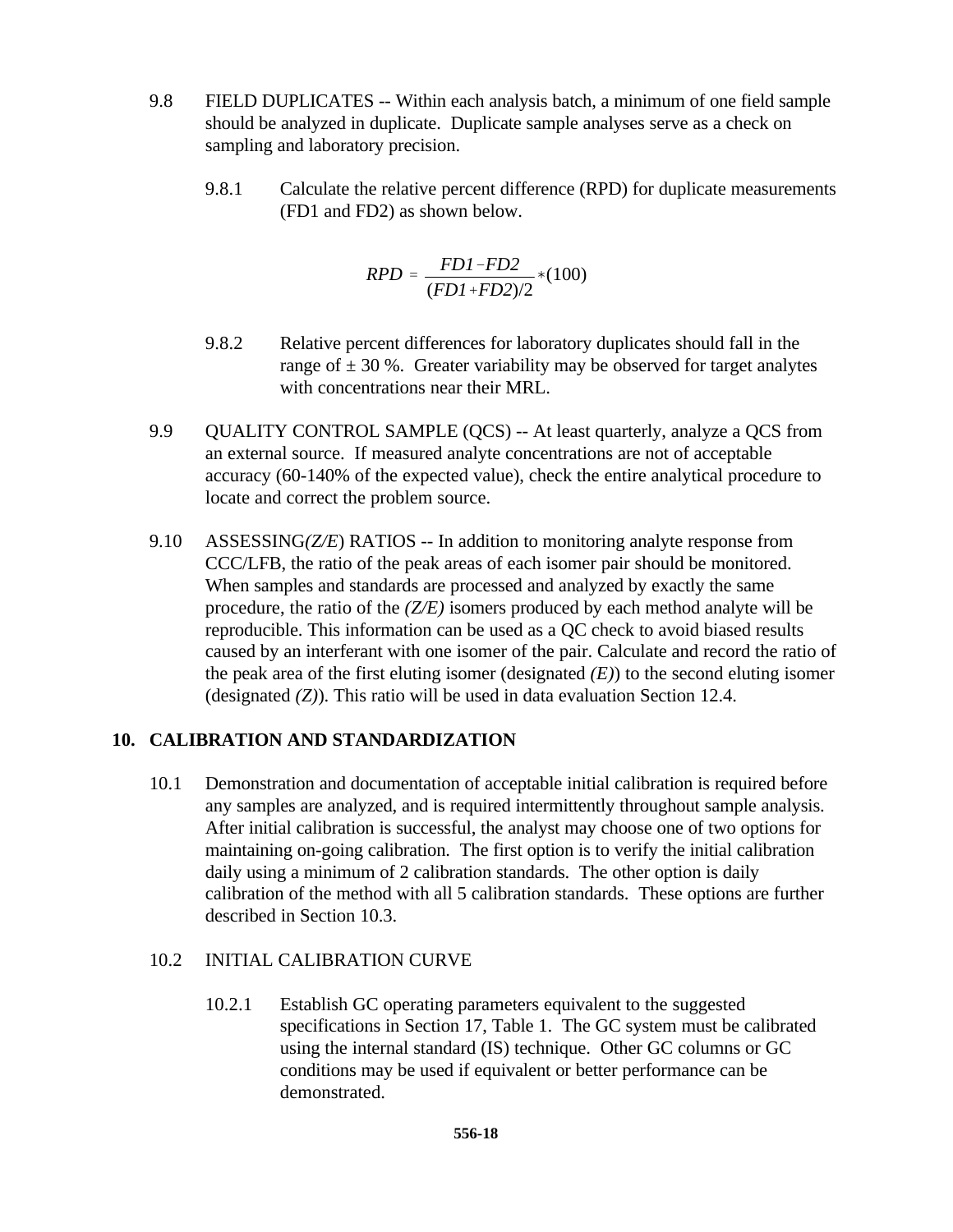- 10.2.2 Five calibration standards are recommended to calibrate over the range of approximately 2-40 ug/L. The lowest level standard will depend upon the level of blank contamination for each analyte (Sect. 7.11.6).
- 10.2.3 Prepare each calibration standard by the procedural standard calibration method. Method analytes are fortified into reagent water and carried through the entire extraction and derivatization procedure described in Section 11.
- 10.2.4 Inject 1 uL of each calibration standard extract into the GC and tabulate peak area response and concentration for each analyte and the internal standard. **NOTE:** The formaldehyde peak will be much larger (for the same concentration) than the other analyte peaks. The formaldehyde peak may need to be attenuated on some instruments/data systems to avoid signal saturation.
- 10.2.5 *(Z/E)* ISOMERS -- Two isomers, referred to as *(E)* and *(Z)*, are formed for most asymmetrical carbonyl compounds derivatized with PFBHA. Chromatographic resolution is usually obtained with the columns suggested in Section 6.6 for acetaldehyde, propanal, butanal, pentanal, hexanal, heptanal, octanal, and crotonaldehyde (see chromatograms in Fig. 1 and Fig 2). With dicarbonyl species such as glyoxal and methyl glyoxal, *(E)* and *(Z)* isomerism occurs from oxime formation with both carbonyl groups, increasing the number of isomers. The demonstration data included in this method has used two distinct isomer peaks each for glyoxal and methyl glyoxal. Use one of the following methods for both calibration and quantitation of each method analyte.
	- (a) Use the sum of the isomer peak areas for each constituent for both calibration and quantitation.
	- (b) Use the peak area of each individual isomer to independently calculate a concentration for each isomer. Then average the amount of the two isomers to report one value for the analyte.
- 10.2.6 Generate a calibration curve for each analyte by plotting the area ratios  $(A_{a}/A_{is})$  against the concentration ratios  $(C_{a}/C_{is})$  of the five calibration standards where:
	- $A<sub>a</sub>$  is the peak area of the analyte (or analyte isomer pair),
	- $A_{is}$  is the peak area of the internal standard,
	- $C_a$  is the concentration of the analyte, and
	- $C_{is}$  is the concentration of the internal standard.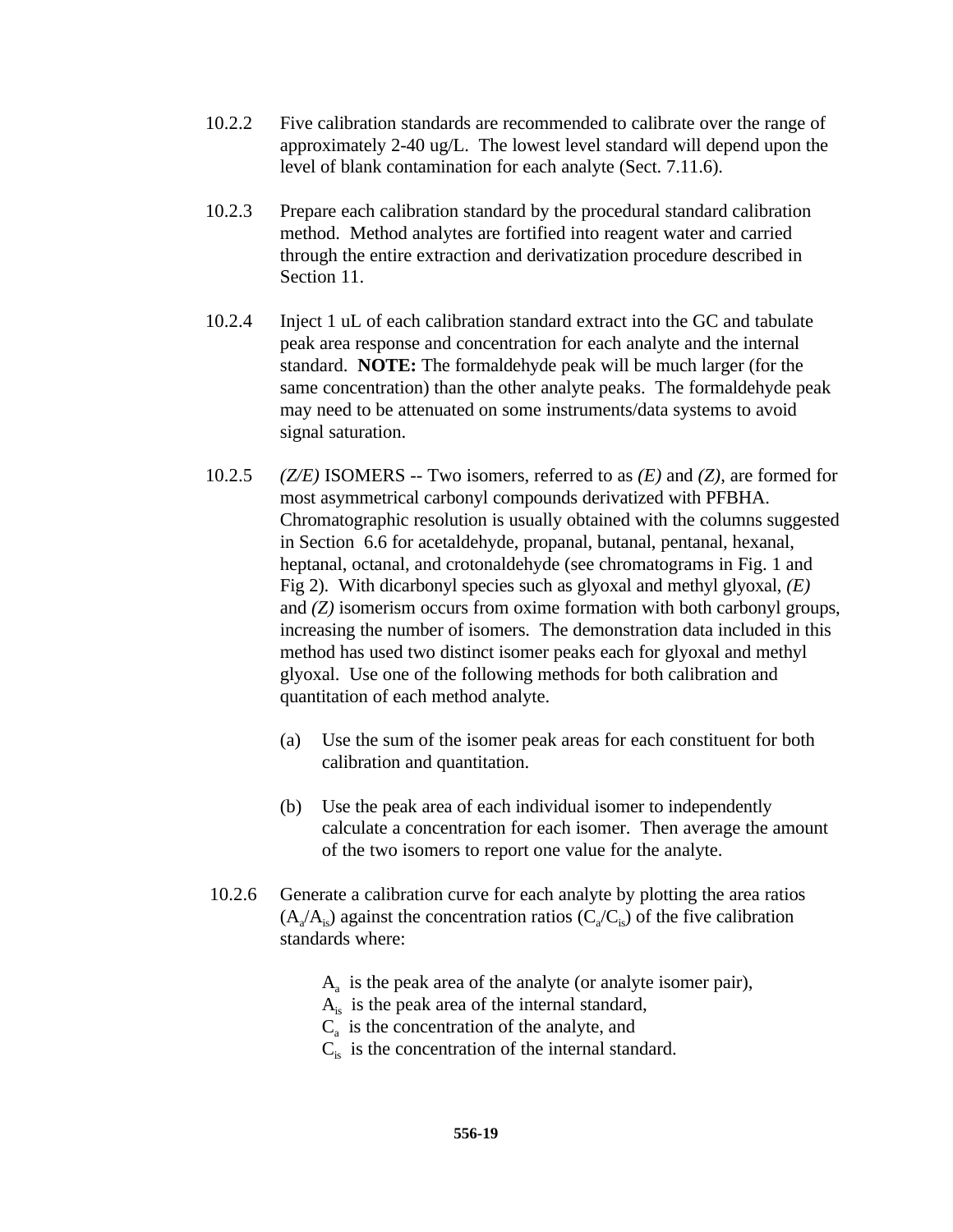- 10.2.7 This curve must always be forced through zero and can be defined as either first or second order. Forcing zero allows for a better estimate of the background level of method analytes.
- 10.2.8 A data system is recommended to collect the chromatographic data, to calculate relative response factors, and calculate either linear or second order calibration curves.
- 10.2.9 VERIFICATION OF CALIBRATION STANDARD MATERIALS -- Analyze a LFB prepared from standard materials from a source other than those used to prepare the initial calibration curve (Sect. 3.8, QCS). Calculate the concentration of this QCS from the calibration curve. The calculated concentration of the QCS must agree within 60-140% of its true value. This step verifies the validity of calibration standard materials and the calibration curve prior to sample analyses.

#### 10.3 OPTIONS FOR ON-GOING CALIBRATION

The time, temperature, pH, and PFBHA concentration will all affect the rate, efficiency and reproducibility of the derivatization reaction. It is critical that those parameters be controlled. Calibration frequency will depend upon the laboratory's ability to control these parameters so that continuing calibration check standard criteria can be met. Some laboratories may find it more productive to prepare and analyze a calibration curve with each batch of samples. A batch of samples for this methodology should not exceed 20 samples, including field samples, FRBs, laboratory duplicates, and fortified sample matrices.

- 10.3.1 CONTINUING CALIBRATION CHECK (CCC) OPTION--The analyst must periodically verify calibration during the analysis of samples in order to ensure accuracy of analytical results. Prepare a minimum of one lowlevel (suggested concentration 2-5 ug/L) and one mid-level (suggested concentration 10-30 ug/L) calibration standard with each batch of samples. Verify calibration using these two standards, prior to analyzing any of the sample extracts from the batch. In addition, reanalyze one of these two standard extracts after every tenth sample extract, and after the last sample in an analysis batch to ensure instrument stability throughout the analysis batch. Recovery must be within 70-130% of the true value for the midlevel standard, and within 50-150% of the true value for the low-level standard.
- 10.3.2 DAILY CALIBRATION OPTION -- The analyst may choose to create a new calibration curve for each batch of samples by preparing and analyzing a standard at all five calibration concentrations, with each batch of samples. If this option is selected, the calibration standard extracts should be analyzed prior to the analysis of sample extracts. To ensure that sensitivity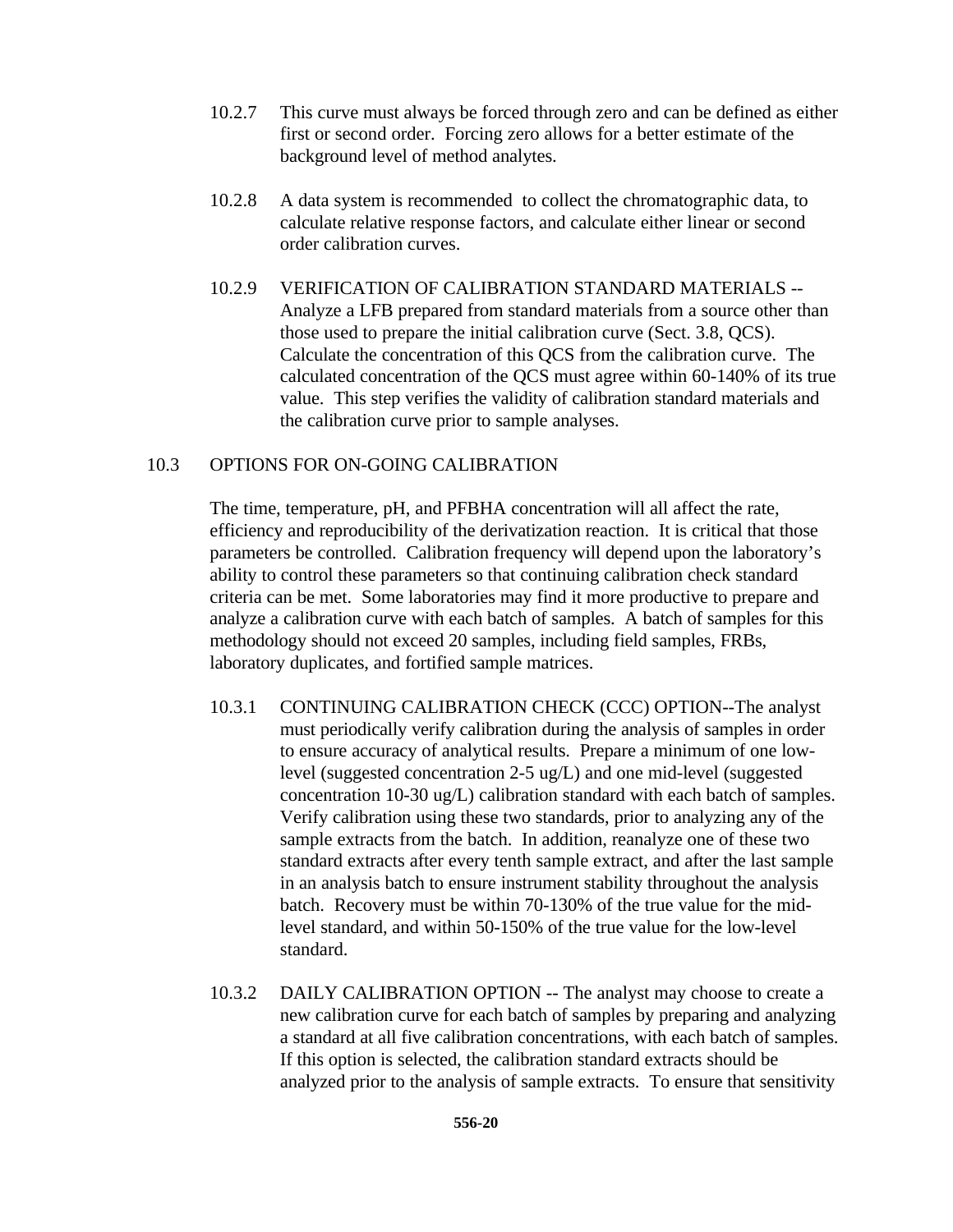and performance of the method has not changed significantly between sample batches , or changed since the IDC, the following performance check is required. The response (peak area) of the internal standard, surrogate and each method analyte in the mid-level standard (suggested concentration 10-30 ug/L), must be within 50-150% of the mean peak area for that analyte in the initial demonstration of precision replicates (Sect. 9.2.2). One of the calibration standard extracts must be reanalyzed after every tenth sample extract, and after the last sample in an analysis batch to ensure instrument stability throughout the analysis batch. Recovery must be within 70 to 130% of the true value for mid- and high-level calibration standards, and within 50-150% of the true value for the low-level standard (suggested concentration 2-5 ug/L).

#### 11. **PROCEDURE**

- 11.1 SAMPLE EXTRACTION -- Once samples have been opened, process the samples straight through to step 11.1.11. There is no known "safe" stopping point once sample processing has begun. Samples are derivatized and extracted in the sample bottle in which they were collected. Transferring the sample to another container for derivatization and extraction has been shown to cause a loss of method analytes.
	- 11.1.1 Remove the samples from storage and allow them to equilibrate to room temperature.
	- 11.1.2 Remove 10 mL of sample and discard. Mark the level of the remaining sample volume on the outside of the bottle, for later sample volume determination.
	- 11.1.3 Add 200 mg KHP to the sample for pH adjustment.
	- 11.1.4 Add 20 uL surrogate solution (Sect 7.11.2.2).
	- 11.1.5 Add 1 mL of freshly prepared PFBHA Reagent as per Section 7.10.1. Cap and swirl gently to mix.
	- 11.1.6 Place all samples in a constant-temperature water bath set at  $35 \pm 2^{\circ}$ C for 2 hrs. Remove vials and cool to room temperature for 10 min.
	- 11.1.7 To each vial add 0.05 mL (approximate 2 to 4 drops) of concentrated sulfuric acid. This prevents the extraction of excess reagent, which will cause chromatographic interferences.
	- 11.1.8 Add 4 mL of hexane that contains the internal standard (as per Sect. 7.11.1.2).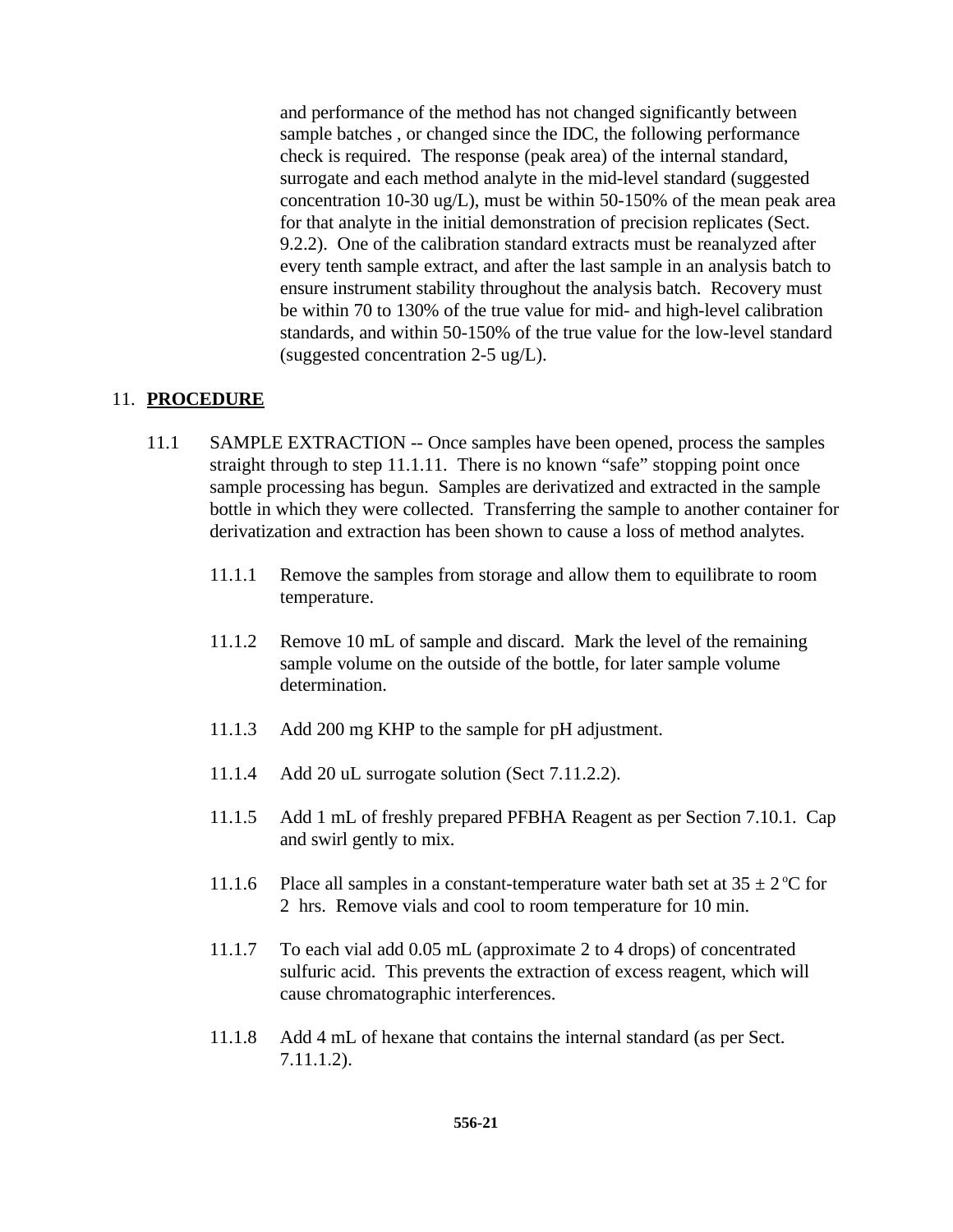- 11.1.9 Shake manually for 3 min. Let stand for approximately 5 min to permit phases to separate.
- 11.1.10 Draw off hexane layer (top layer) using a clean disposable Pasteur pipet for each sample into a smaller 8 mL vial containing 3 mL 0.2 N sulfuric acid. Shake for 30 sec and let stand for 5 min for phase separation. **NOTE:** This acid wash step further reduces the reagent and other interferants from the final extract. **Do not skip this step.**
- 11.1.11 Draw off top hexane layer using another clean disposable pipet for each sample and place in two 1.8 mL autosampler vials per sample. Store extra autosampler vials as a backup extract. Extracts may be stored for up to 14 days at  $4^{\circ}$ C.
- 11.1.12 Sample Volume Determination -- Discard remaining water sample and hexane in each sample bottle. Fill with water to the level indicated by the mark made in Section 11.1.2. Pour the water into a 25 mL graduated cylinder and measure the volume to the nearest mL. Record the sample volume for each sample.

Alternately, if a laboratory has control over the brand and style of the sample bottles being used, the exact volume of a number of bottles from the same manufacturer and lot may be measured, and the average bottle volume minus 10 mL may be used as the sample volume for all samples using the same lot of sample bottles. A minimum of 10 % of the sample bottles obtained from the same manufacturer, from the same lot should be measured.

#### 11.2 GAS CHROMATOGRAPHY

- 11.2.1 Analyze the extracts by GC/ECD. Table 1 (Sect. 17) summarizes recommended GC operating conditions and retention times observed using this method. Figure 1 illustrates the performance of the recommended primary column with the method analytes. Figure 2 illustrates the performance of the recommended confirmation column with the method analytes. Other GC columns or chromatographic conditions may be used if the requirements of Section 9 are met.
- 11.2.2 The width of the retention time window used to make identifications should be based on measurements of actual retention time variations of standards over the course of time. Plus or minus three times the standard deviation of the retention time for a compound can be used to calculate a suggested window size; however the experience of the analyst should weigh heavily in the interpretation of chromatograms.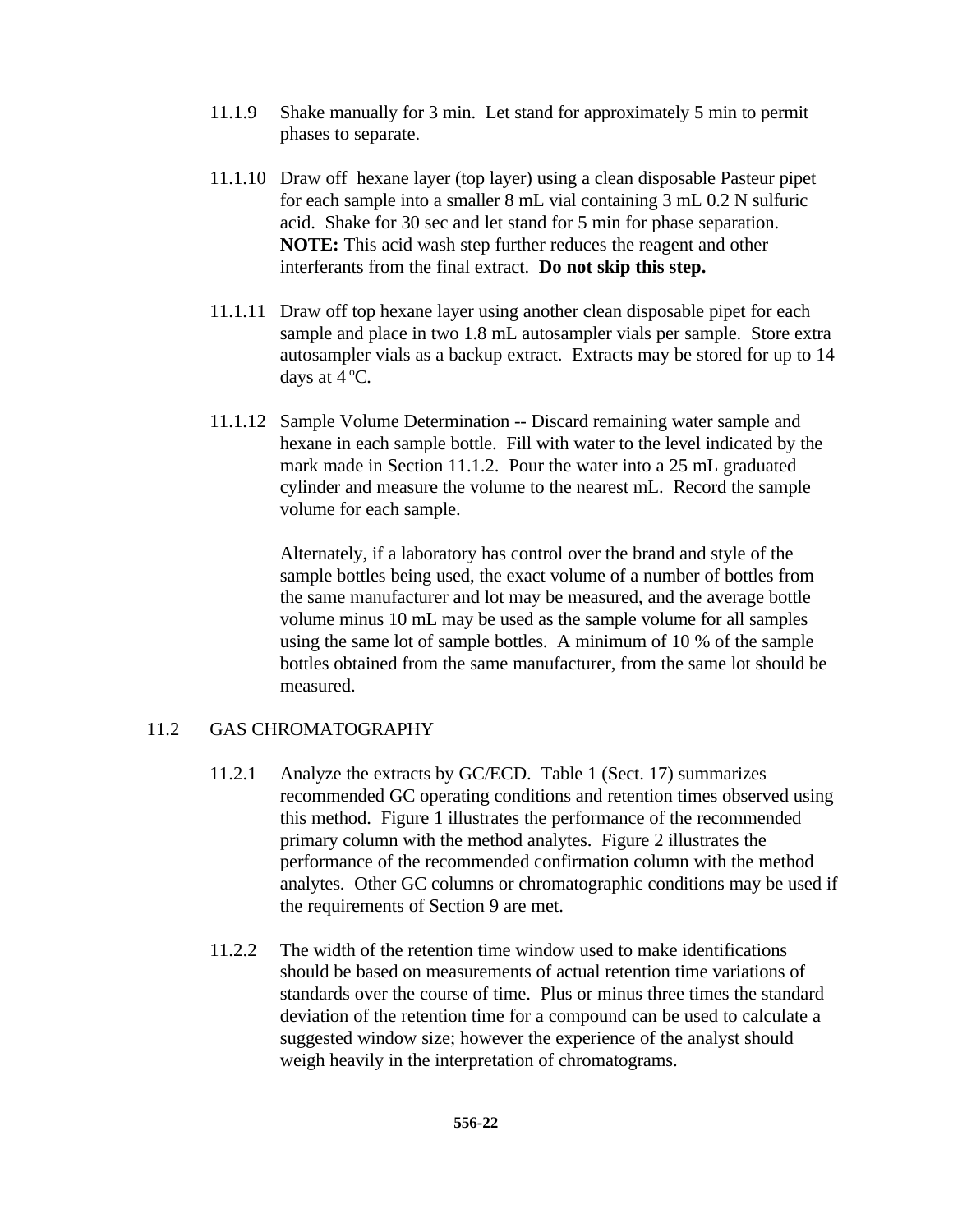11.2.3 If an analyte peak area exceeds the range of the calibration curve, the extract may be diluted with the hexane extraction solvent (that contains the internal standard) and reanalyzed. Incorporate the dilution factor into final concentration calculations. The analyst must not extrapolate beyond the calibration range established.

## **12. DATA ANALYSIS AND CALCULATIONS**

- 12.1 Identify the method analytes in the sample chromatogram by comparing the retention time of the suspect peak to the retention time of an analyte peak (or isomer peaks) in a calibration standard or the laboratory fortified blank.
- 12.2 Calculate the analyte concentrations using the first or second order calibration curves generated as described in Section 10.
- 12.3 For any analytes that are found, adjust the calculated concentration to reflect the true sample volume determined in Section 11.1.12.
- 12.4 Prior to reporting the data, the chromatogram should be reviewed for any incorrect peak identification or poor integration. If a confirmation column has been used, all identifications should be verified using the retention time data from that analysis. In addition, the *(Z/E)* isomer ratio should be within 50% of the ratio observed in standards. If the *(Z/E)* ratio does not meet these criteria, it is likely that an interferant occurred at the retention time of one of the isomer peaks. In this case, the amount indicated by the lower of the 2 isomer peaks should be reported. (This may require that the analyst recalculate the analyte amount using individual isomer peaks for quantitation.) If one peak of the isomeric pair is missing, the identification is not confirmed and should not be reported.
- 12.5 Analyte concentrations are reported in ug/L.

#### **13. METHOD PERFORMANCE**

- 13.1 Precision and accuracy data are presented in Section 17. Data are presented for three water matrices: reagent water (Table 2), chlorinated "finished" surface water (Table 4) , and untreated "raw" surface water (Table 5). These data, as well as the MDL data in Table 3, were generated in two laboratories. Data in Table 2 and column A of Table 3, were generated in one laboratory, while data in column B of Table 3 and in Tables 4 and 5 were generated in a second laboratory. Method performance in both laboratories was similar.
- 13.2 DERIVATIZATION PARAMETERS -- This method is a procedural standard method that will generate accurate and precise results when used as written. The time, temperature, pH, and PFBHA concentration will all affect the rate, efficiency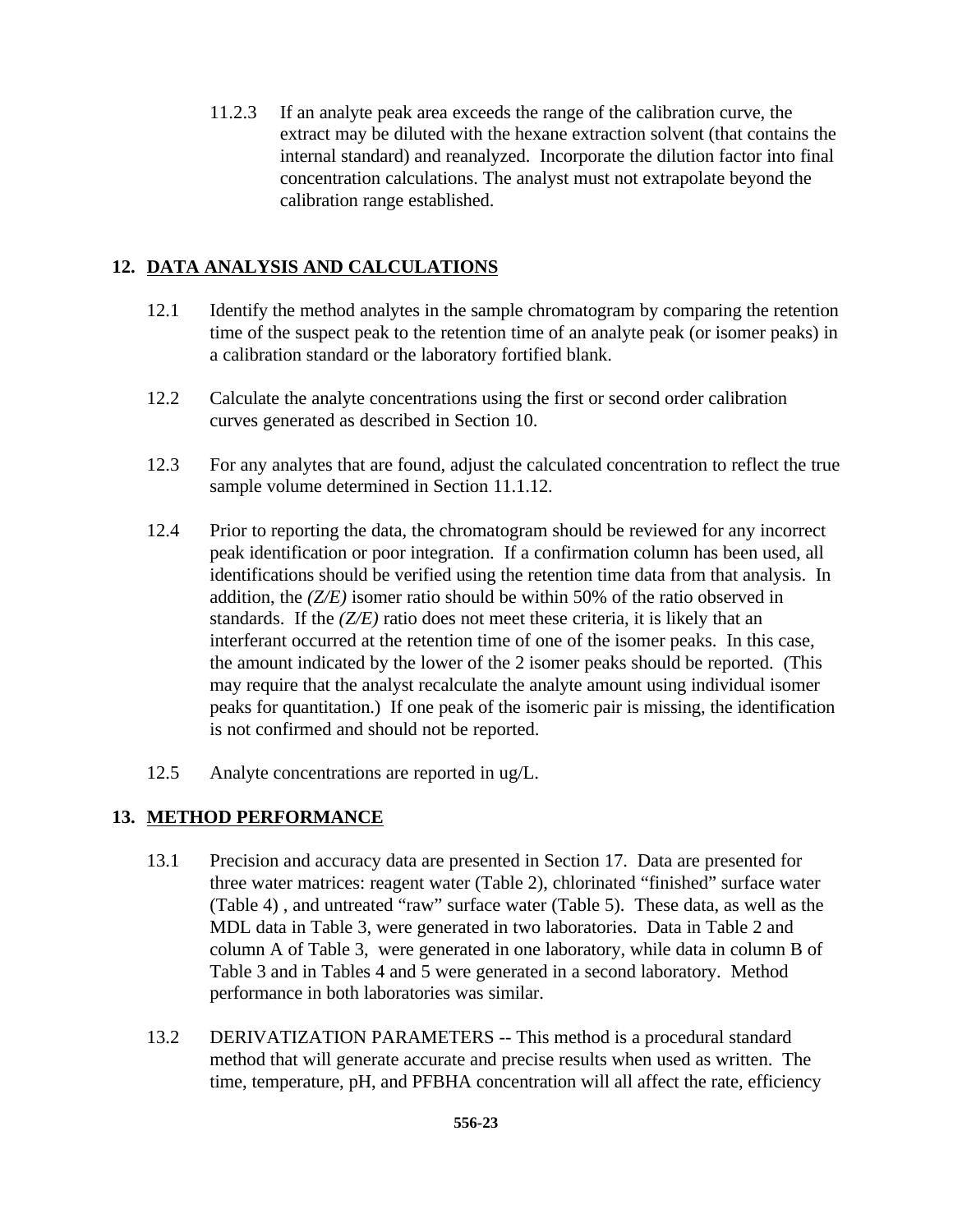and reproducibility of the derivatization reaction. It is critical that those parameters be controlled. Calibration frequency will depend upon the laboratory's ability to control these parameters. Some laboratories may need to prepare and analyze a calibration curve with each batch of samples. Of all the method analytes, glyoxal, methyl glyoxal, benzaldehyde, crotonaldehyde and cyclohexanone are the most difficult to derivatize. Poor sensitivity for any of these compounds indicates that there may be a problem with the reaction conditions. Measurements of nonanal, decanal, glyoxal and methyl glyoxal appear to be less precise than the measurement of other analytes.

- 13.3 The importance of low background levels of formaldehyde and acetaldehyde cannot be overemphasized. Some laboratories or reagent waters may also contain background amounts of other method analytes. Care must be taken to avoid reporting false positive results that result from background contamination.
- 13.4 The importance of proper sample collection and preservation also cannot be overemphasized. Holding time studies in various matrices showed better than 70% recovery of all method analytes when samples were collected, preserved, and stored according to Section 8, and analyzed within 7 days. There were variations in the recovery of analytes from fortified samples from different matrices. Therefore, it is strongly recommended that samples be analyzed as soon as possible after collection. The data in Section 17, Table 6 illustrates the dramatic difference between a preserved and a non-preserved sample.
- 13.5 Data for crotonaldehyde is not listed in Section 17, Tables 4-6, because it was not included in the standard mixtures being used at the time that those data were collected. However, crotonaldehyde was included in many other studies not presented here, and its performance was similar to other method analytes.

#### **14. POLLUTION PREVENTION**

- 14.1 This method uses a micro-extraction procedure which requires very small quantities of organic solvents.
- 14.2 For information about pollution prevention that may be applicable to laboratory operations, consult "Less is Better: Laboratory Chemical Management for Waste Reduction" available from the American Chemical Society's Department of Government Relations and Science Policy, 1155 16th Street N.W., Washington, D.C. 20036.

#### **15. WASTE MANAGEMENT**

15.1 Due to the nature of this method tHere is little need for waste management. Only small volumes of solvents are used. The matrices of concern are finished drinking water or source water. However, the Agency requires that laboratory waste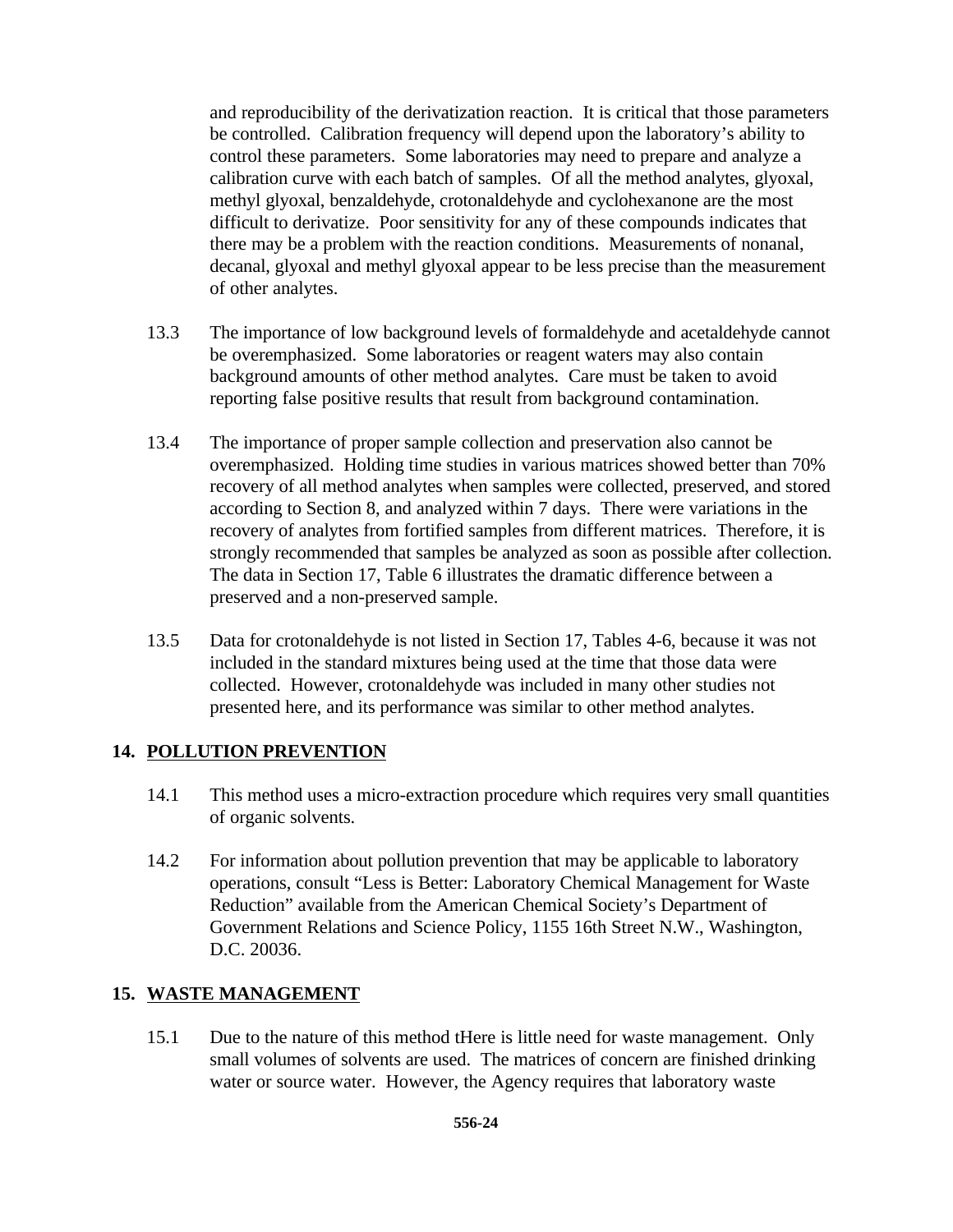management practices be conducted consistent with all applicable rules and regulations, and that laboratories protect the air, water, and land by minimizing and controlling all releases from fume hoods and bench operations. Also, compliance is required with any sewage discharge permits and regulations, particularly the hazardous waste identification rules and land disposal restrictions. For further information on waste management, consult "The Waste Management Manual for Laboratory Personnel" also available from the American Chemical Society at the address in Section 14.2.

#### **16. REFERENCES**

- 1. Glaser, J.A., D.L. Foerst, G.D. McKee, S.A. Quave, and W.L. Budde, "Trace Analyses for Wastewaters," Environ. Sci. Technol. 1981, 15, 1426-1435.
- 2. Standard Method Number 6252B, "PFBHA Liquid-Liquid Extraction Gas Chromatographic Method", Standard Methods for the Examination of Water and Wastewater, pp. 6-77 to 6-83, American Public Health Assoc., Washington, D.C., 1995.
- 3. Sclimenti, M.J., S.W. Krasner, W.H. Glaze, and H.S. Weinberg,"Ozone Disinfection By-Products: Optimization of the PFBHA Derivatization Method for the Analysis of Aldehydes", In Advances in Water Analysis and Treatment, Proc. AWWA Water Quality Technology Conf., 1990,pp 477-501.
- 4. Glaze, W.H. and H.S. Weinberg**,** Identification and Occurrence of Ozonation By-Products in Drinking Water, American Water Works Assoc. Research Foundation, Denver, CO., 1993, pp19-22.
- 5. "OSHA Safety and Health Standards, General Industry," (29CRF1910). Occupational Safety and Health Administration, OSHA 2206, (Revised, Jan.1976).
- 6. ASTM Annual Book of Standards, Part II, Volume 11.01, D3370-82, "Standard Practice for Sampling Water," American Society for Testing and Materials, Philadelphia, PA, 1986.
- 7. "Carcinogens-Working with Carcinogens", Publication No. 77-206, Department of Health, Education, and Welfare, Public Health Service, Center for Disease Control, National Institute of Occupational Safety and Health, Atlanta, Georgia, August 1977.
- 8. "Safety In Academic Chemistry Laboratories", 3rd Edition, American Chemical Society Publication, Committee on Chemical Safety, Washington, D.C., 1979.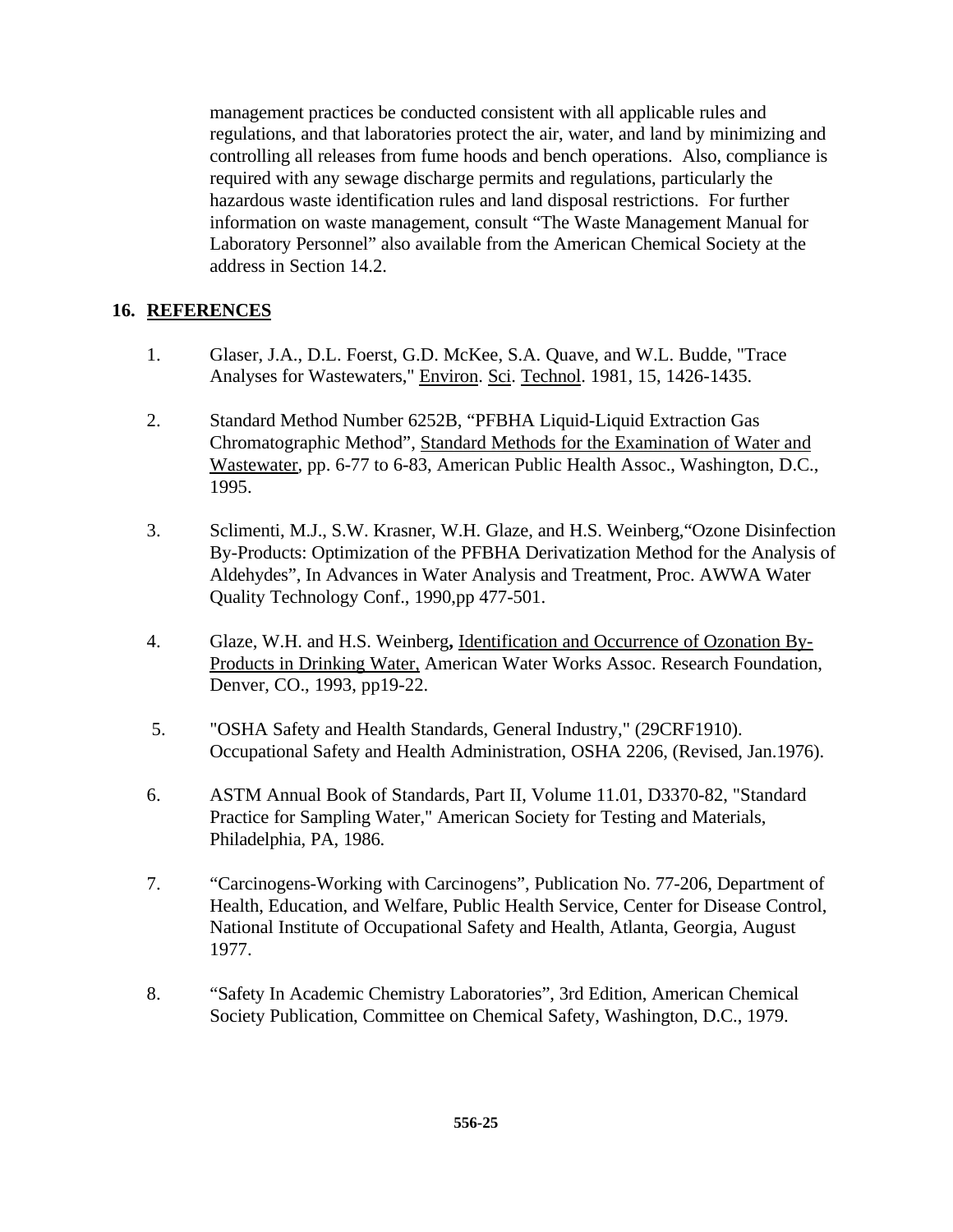## **17. TABLES, DIAGRAMS, FLOWCHARTS, AND VALIDATION DATA**

|                    |            | Column A       | Column B   |                |
|--------------------|------------|----------------|------------|----------------|
| <b>ANALYTE</b>     | $RT$ (min) | Peak #, Fig 1  | $RT$ (min) | Peak #, Fig.2  |
| Formaldehyde       | 10.69      | $\overline{2}$ | 13.35      | $\overline{2}$ |
| Acetaldehyde (E)   | 14.23      | 3              | 16.71      | 3              |
| Acetaldehyde (Z)   | 14.49      | $\overline{4}$ | 17.00      | $\overline{4}$ |
| Propanal (E)       | 17.36      | 5              | 19.59      | 5              |
| Propanal $(Z)$     | 17.62      | 6              | 19.86      | 6              |
| Butanal (E)        | 20.58      | $\overline{7}$ | 22.62      | $\overline{7}$ |
| Butanal (Z)        | 20.81      | 8              | 22.88      | 8              |
| Crotonaldehyde (E) | 22.67      | 9              | 24.79      | not shown      |
| Crotonaldehyde (Z) | 23.00      | 10             | 25.31      | not shown      |
| Pentanal (E)       | 23.82      | 11             | 25.54      | 9              |
| Pentanal (Z)       | 24.01      | 12             | 25.70      | 10             |
| Hexanal $(E)$      | 26.99      | 13             | 28.74      | 11             |
| Hexanal (Z)        | 27.16      | 14             | 28.93      | 12             |
| Cyclohexanone      | 29.42      | 15             | 31.40      | 13             |
| Heptanal (E)       | 30.05      | 16             | 31.64      | 14             |
| Heptanal $(Z)$     | 30.16      | 17             | 31.78      | 15             |
| Octanal (E)        | 33.01      | 19             | 34.45      | 16             |
| Octanal (Z)        | 33.09      | 20             | 34.57      | 18             |
| Benzaldehyde       | 33.88      | 21             | 36.74      | 19             |
| Nonanal (E)        | 35.89      | 22             | 37.18      | 20             |
| Decanal            | 38.63      | 23             | 39.80      | 21             |

# **TABLE 1. CHROMATOGRAPHIC CONDITIONS AND RETENTION DATA FOR ANALYTE DERIVATIVES**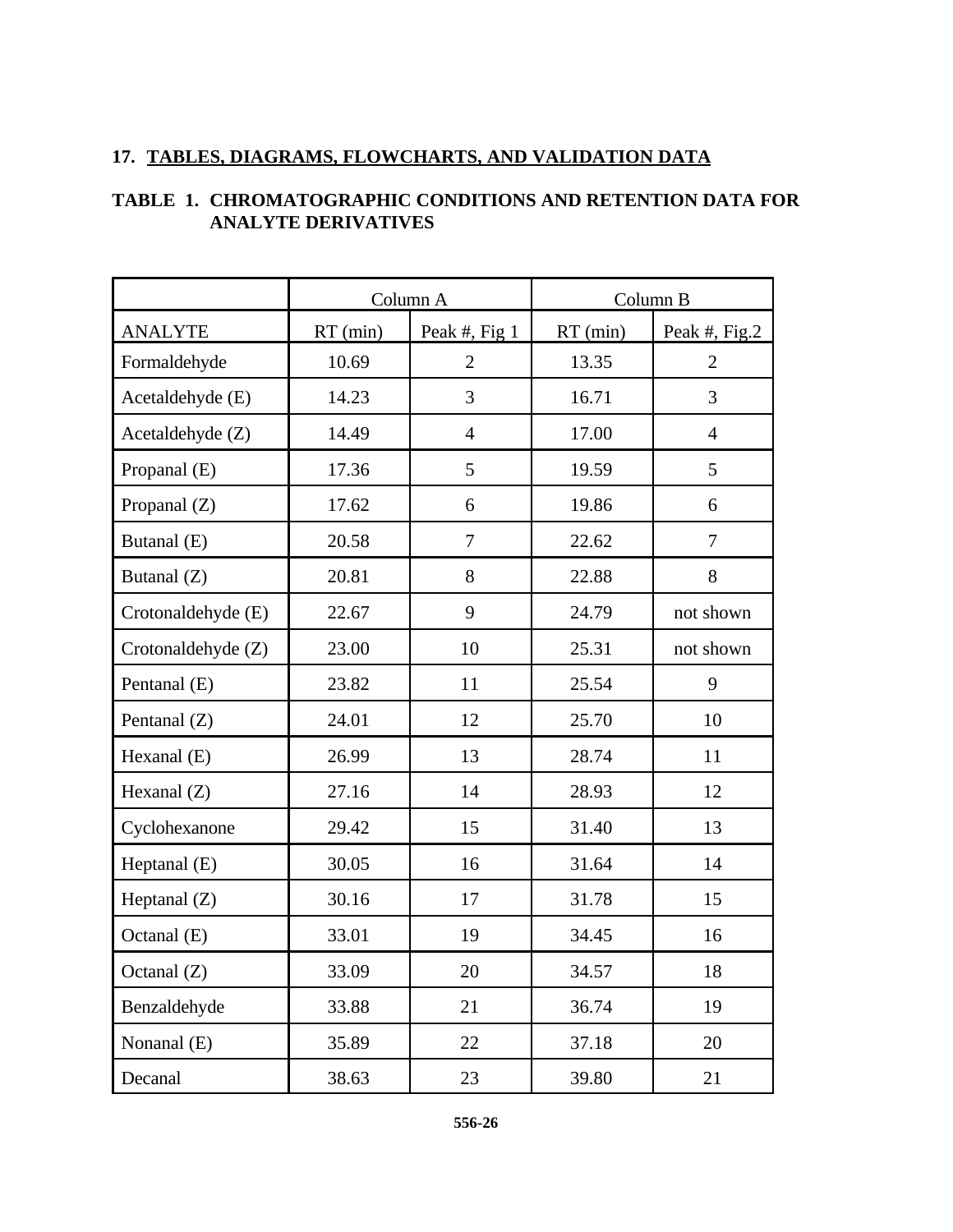|                                                      |            | Column A      | Column B   |               |
|------------------------------------------------------|------------|---------------|------------|---------------|
| <b>ANALYTE</b>                                       | $RT$ (min) | Peak #, Fig 1 | $RT$ (min) | Peak #, Fig.2 |
| Glyoxal (peak1)                                      | 40.87      | 24            | 43.74      | 22            |
| Glyoxal (peak 2)                                     | 41.09      | 25            | 43.86      | 23            |
| Methyl glyoxal<br>$(\text{peak} 1)$                  | 41.22      | 26            | 43.86      | 24            |
| Methyl glyoxal<br>$(\text{peak } 2)$                 | 41.88      | 27            | 44.38      | 25            |
| 1.2 dibromopropane<br>(Internal standard)            | 6.14       | $\mathbf{1}$  | 7.84       | $\mathbf{1}$  |
| $2',4',5'$ trifluoro-<br>acetophenone<br>(Surrogate) | 32.84      | 18            | 34.45      | 17            |

- Column A- DB-5ms, 30 m x 0.25mm i.d., 0.25 um film thickness, injector temp. 220 °C, head pressure 15 psi, detector temp. 300 °C, splitless injection, 1 min split delay. Temperature program:  $50^{\circ}$ C for 1 min, program at  $4^{\circ}$ C/min to 220 $^{\circ}$ C, program at 20 °C/min to 250 °C and hold at 250 °C for 10 min. (Figure 1)
- Column B- Rtx-1701, 30 m x 0.25 mm i.d., 0.25 um film thickness, injector temp.  $180^{\circ}$ C, head pressure 15 psi, detector temp.  $300^{\circ}$ C, splitless injection, 1 min split delay. Temperature program:  $50^{\circ}$ C for 1 min, program at  $4^{\circ}$ C/min to 220 $^{\circ}$ C, program at 20 °C/min to 250 °C and hold at 250 °C for 10 min. (Figure 2)

Carrier gas- Helium

Detector gas- P5 Argon/Methane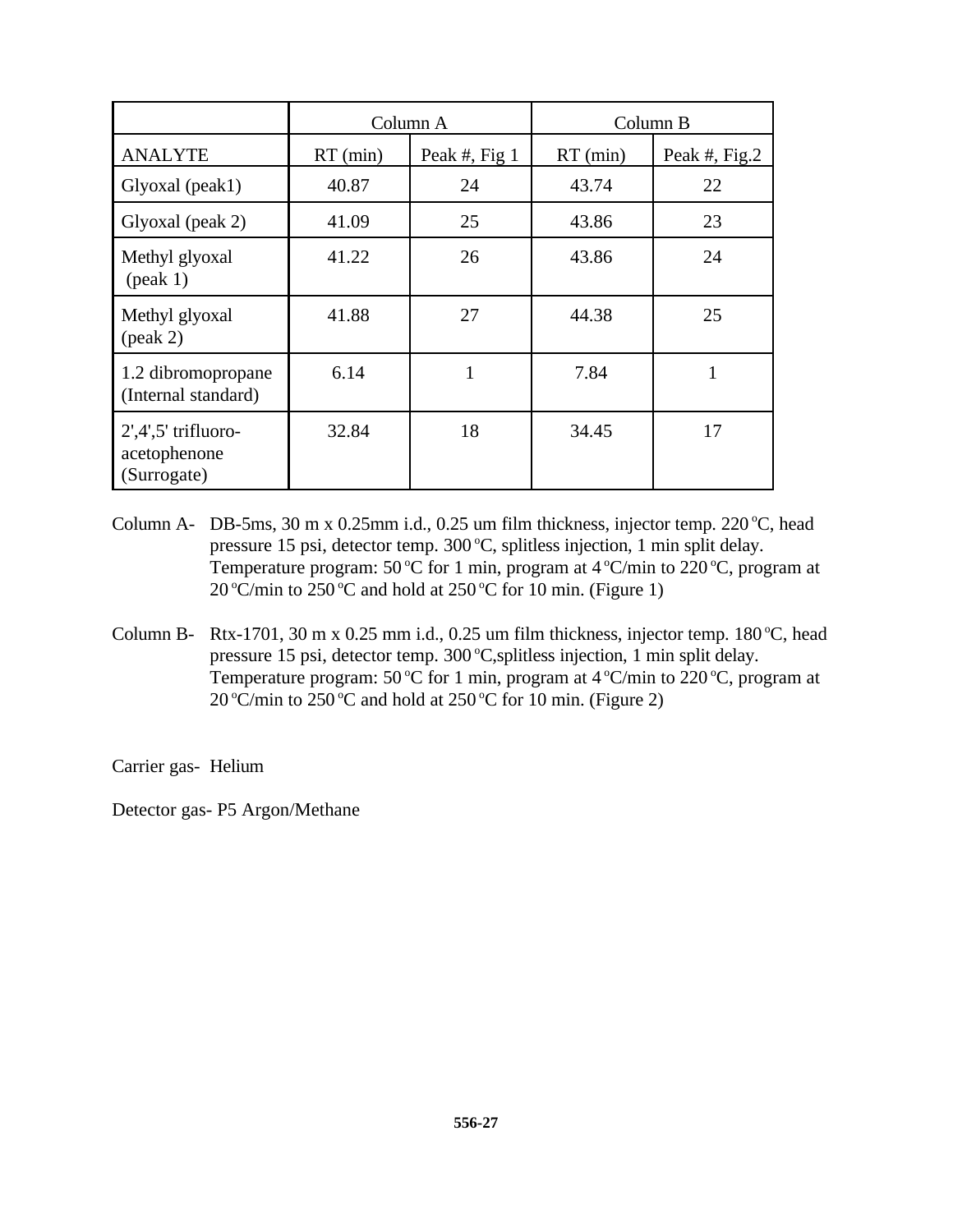| <b>ANALYTE</b> | Fortified<br>Conc. $(ug/L)$ | Mean Conc.<br>Measured<br>(ug/L) | Standard<br>Deviation | Relative<br>Std Dev $(\% )$ | Mean<br>Accuracy<br>(% ) |
|----------------|-----------------------------|----------------------------------|-----------------------|-----------------------------|--------------------------|
| Formaldehyde   | 20.0                        | 19.5                             | 0.792                 | 4.0                         | 98                       |
| Acetaldehyde   | 20.0                        | 19.2                             | 0.784                 | 4.1                         | 96                       |
| Propanal       | 20.0                        | 19.5                             | 0.873                 | 4.5                         | 97                       |
| <b>Butanal</b> | 20.0                        | 19.8                             | 1.12                  | 5.6                         | 99                       |
| Crotonaldehyde | 20.0                        | 19.8                             | 1.11                  | 5.6                         | 99                       |
| Pentanal       | 20.0                        | 20.0                             | 1.10                  | 5.5                         | 100                      |
| Hexanal        | 20.0                        | 19.7                             | 1.25                  | 6.4                         | 98                       |
| Cyclohexanone  | 20.0                        | 19.2                             | 0.729                 | 3.8                         | 96                       |
| Heptanal       | 20.0                        | 19.2                             | 1.37                  | 7.1                         | 98                       |
| Octanal        | 20.0                        | 19.1                             | 1.32                  | 6.9                         | 95                       |
| Benzaldehyde   | 20.0                        | 19.1                             | 0.362                 | 1.9                         | 95                       |
| Nonanal        | 20.0                        | 18.8                             | 1.09                  | 5.8                         | 94                       |
| Decanal        | 20.0                        | 18.7                             | 1.20                  | 6.4                         | 93                       |
| Glyoxal        | 20.0                        | 18.4                             | 0.571                 | 3.1                         | 92                       |
| Methyl glyoxal | 20.0                        | 17.9                             | 1.36                  | 7.6                         | 90                       |

# **TABLE 2. PRECISION AND ACCURACY IN REAGENT WATER (n=8)** <sup>a</sup>

a- Analyzed over 2 days on the primary chromatographic column (DB-5ms).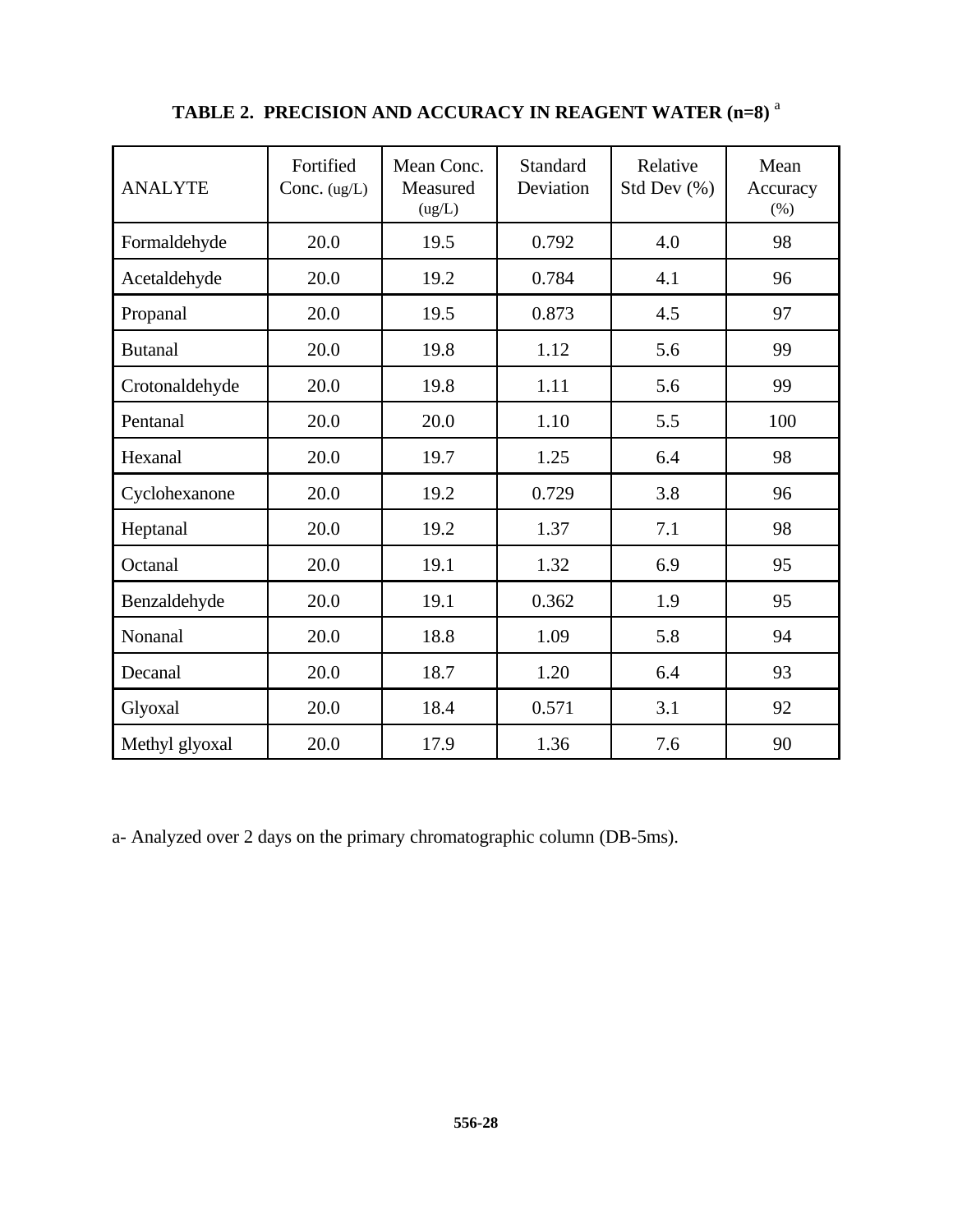| <b>ANALYTE</b> | Fortified<br>Conc. $(ug/L)$ | MDL(ug/L)<br>Column A | MDL(ug/L)<br>Column B |
|----------------|-----------------------------|-----------------------|-----------------------|
| Formaldehyde   | 2.0                         | 0.36                  | 0.11                  |
| Acetaldehyde   | 2.0                         | 0.21                  | 0.14                  |
| Propanal       | 2.0                         | 0.41                  | 0.06                  |
| <b>Butanal</b> | 2.0                         | 0.35                  | 0.12                  |
| Crotonaldehyde | 2.0                         | 0.28                  | 0.09                  |
| Pentanal       | 2.0                         | 0.47                  | 0.17                  |
| Hexanal        | 2.0                         | 0.42                  | 0.35                  |
| Cyclohexanone  | 2.0                         | 0.29                  | 0.10                  |
| Heptanal       | 2.0                         | 0.43                  | 0.71                  |
| Octanal        | 2.0                         | 0.60                  | 0.12                  |
| Benzaldehyde   | 2.0                         | 0.31                  | 0.06                  |
| Nonanal        | 2.0                         | 0.74                  | 0.40                  |
| Decanal        | 2.0                         | 1.0                   | 0.82                  |
| Glyoxal        | 2.0                         | 0.59                  | 0.21                  |
| Methyl glyoxal | 2.0                         | 0.81                  | 0.22                  |

# **TABLE 3. METHOD DETECTION LIMITS IN REAGENT WATER (n=8)**

Column  $A = DB-5ms$ 

Column  $B = Rtx-1701$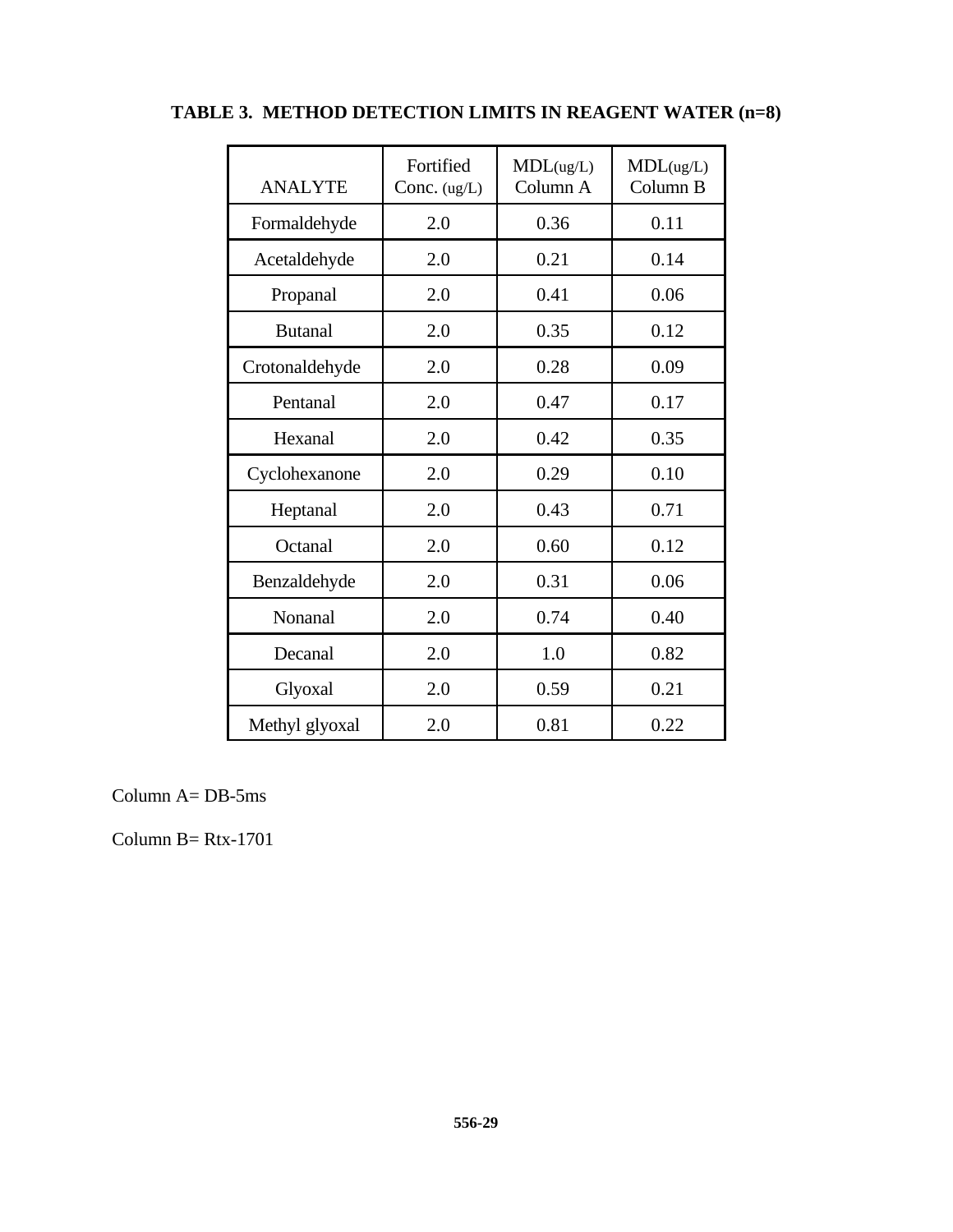| <b>ANALYTE</b> | Fortified<br>Conc. $(ug/L)$ | Mean Conc.<br>Measured<br>(ug/L) | <b>Standard</b><br>Deviation | Relative<br>Std Dev $(\% )$ | Mean<br>Accuracy<br>(% ) |
|----------------|-----------------------------|----------------------------------|------------------------------|-----------------------------|--------------------------|
| Formaldehyde   | 20.0                        | 21.6                             | 0.197                        | 0.9                         | 108                      |
| Acetaldehyde*  | 20.0                        | 19.6                             | 0.263                        | 1.3                         | 98                       |
| Propanal       | 20.0                        | 19.5                             | 0.178                        | 0.9                         | 98                       |
| <b>Butanal</b> | 20.0                        | 20.2                             | 0.254                        | 1.3                         | 101                      |
| Pentanal       | 20.0                        | 20.3                             | 0.318                        | 1.6                         | 101                      |
| Hexanal        | 20.0                        | 20.2                             | 0.382                        | 1.9                         | 101                      |
| Cyclohexanone  | 20.0                        | 20.7                             | 0.247                        | 1.2                         | 103                      |
| Heptanal       | 20.0                        | 20.5                             | 3.073                        | 2.5                         | 103                      |
| Octanal        | 20.0                        | 20.3                             | 0.979                        | 4.8                         | 102                      |
| Benzaldehyde   | 20.0                        | 21.2                             | 0.432                        | 2.0                         | 106                      |
| Nonanal        | 20.0                        | 20.0                             | 0.828                        | 4.2                         | 100                      |
| Decanal        | 20.0                        | 19.8                             | 1.203                        | 6.1                         | 99                       |
| Glyoxal        | 20.0                        | 22.3                             | 0.783                        | 3.5                         | 112                      |
| Methyl glyoxal | 20.0                        | 21.0                             | 0.775                        | 3.7                         | 105                      |

# **TABLE 4. PRECISION AND ACCURACY IN CHLORINATED TAP WATER(n=4)** <sup>a</sup>

a- Analyzed on the primary chromatographic column (DB-5ms).

\*- Values taken from the confirmation column.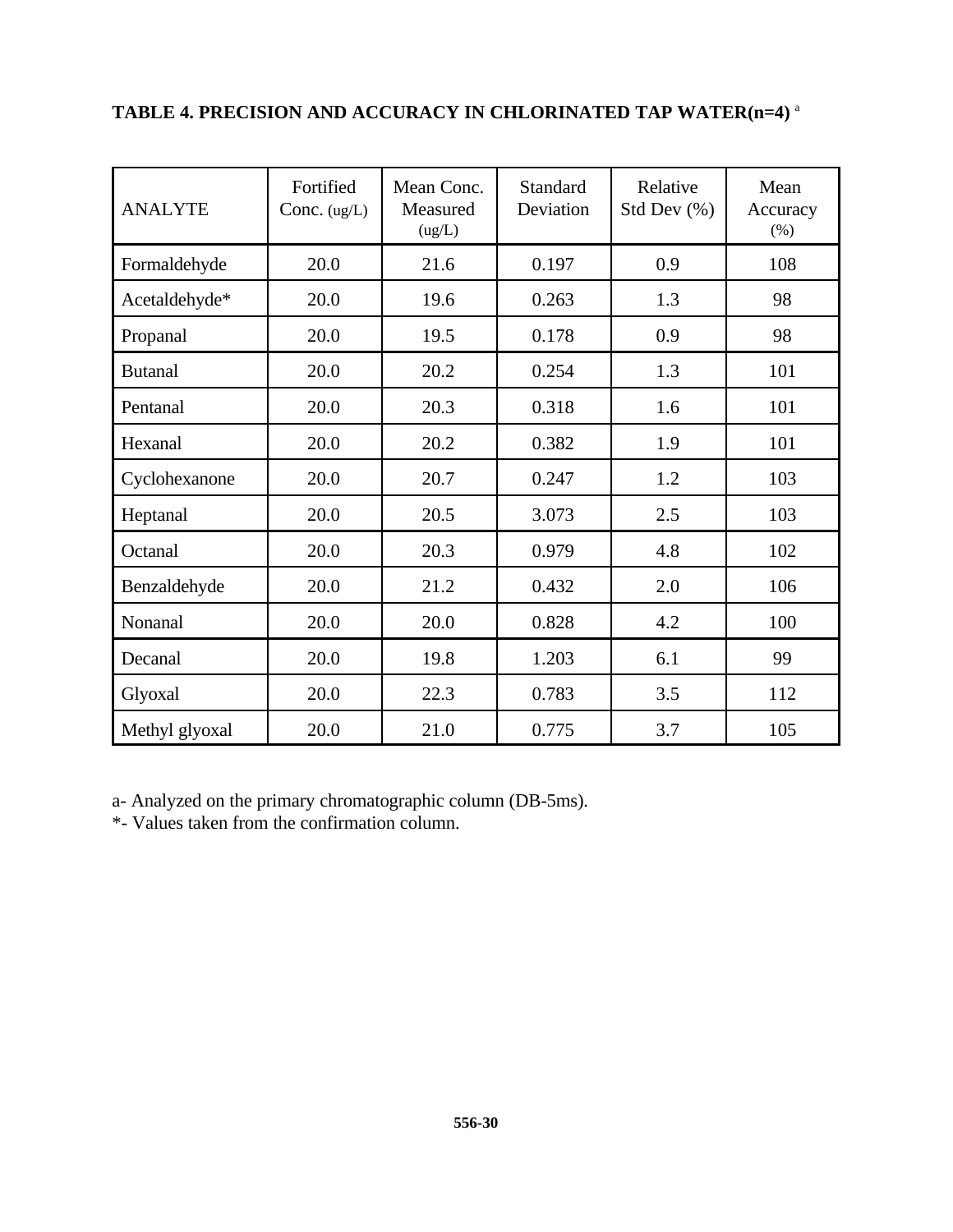| <b>ANALYTE</b> | Fortified<br>Conc. $(ug/L)$ | Mean Conc.<br>Measured<br>(ug/L) | <b>Standard</b><br>Deviation | Relative<br>Std Dev (%) | Mean<br>Accuracy<br>$(\% )$ |
|----------------|-----------------------------|----------------------------------|------------------------------|-------------------------|-----------------------------|
| Formaldehyde   | 20.0                        | 19.4                             | 0.941                        | 4.8                     | 97                          |
| Acetaldehyde*  | 20.0                        | 20.0                             | 0.891                        | 4.4                     | 100                         |
| Propanal       | 20.0                        | 19.5                             | 0.966                        | 5.0                     | 97                          |
| <b>Butanal</b> | 20.0                        | 18.9                             | 0.965                        | 5.1                     | 94                          |
| Pentanal       | 20.0                        | 18.7                             | 1.00                         | 5.4                     | 93                          |
| Hexanal        | 20.0                        | 18.2                             | 1.080                        | 6.0                     | 91                          |
| Cyclohexanone  | 20.0                        | 17.3                             | 0.943                        | 5.4                     | 87                          |
| Heptanal       | 20.0                        | 18.0                             | 0.995                        | 5.5                     | 90                          |
| Octanal        | 20.0                        | 18.3                             | 1.017                        | 5.6                     | 92                          |
| Benzaldehyde   | 20.0                        | 17.2                             | 1.118                        | 6.5                     | 86                          |
| Nonanal        | 20.0                        | 18.4                             | 0.881                        | 4.8                     | 92                          |
| Decanal        | 20.0                        | 18.1                             | 0.908                        | 5.0                     | 90                          |
| Glyoxal        | 20.0                        | 20.5                             | 1.10                         | 5.4                     | 102                         |
| Methyl glyoxal | 20.0                        | 23.3                             | 0.799                        | 3.4                     | 116                         |

# **TABLE 5. PRECISION AND ACCURACY IN UNTREATED SURFACE WATER (n=4)** <sup>a</sup>

a- Analyzed on the primary chromatographic column (DB-5ms).

\*- Values taken from the confirmation column.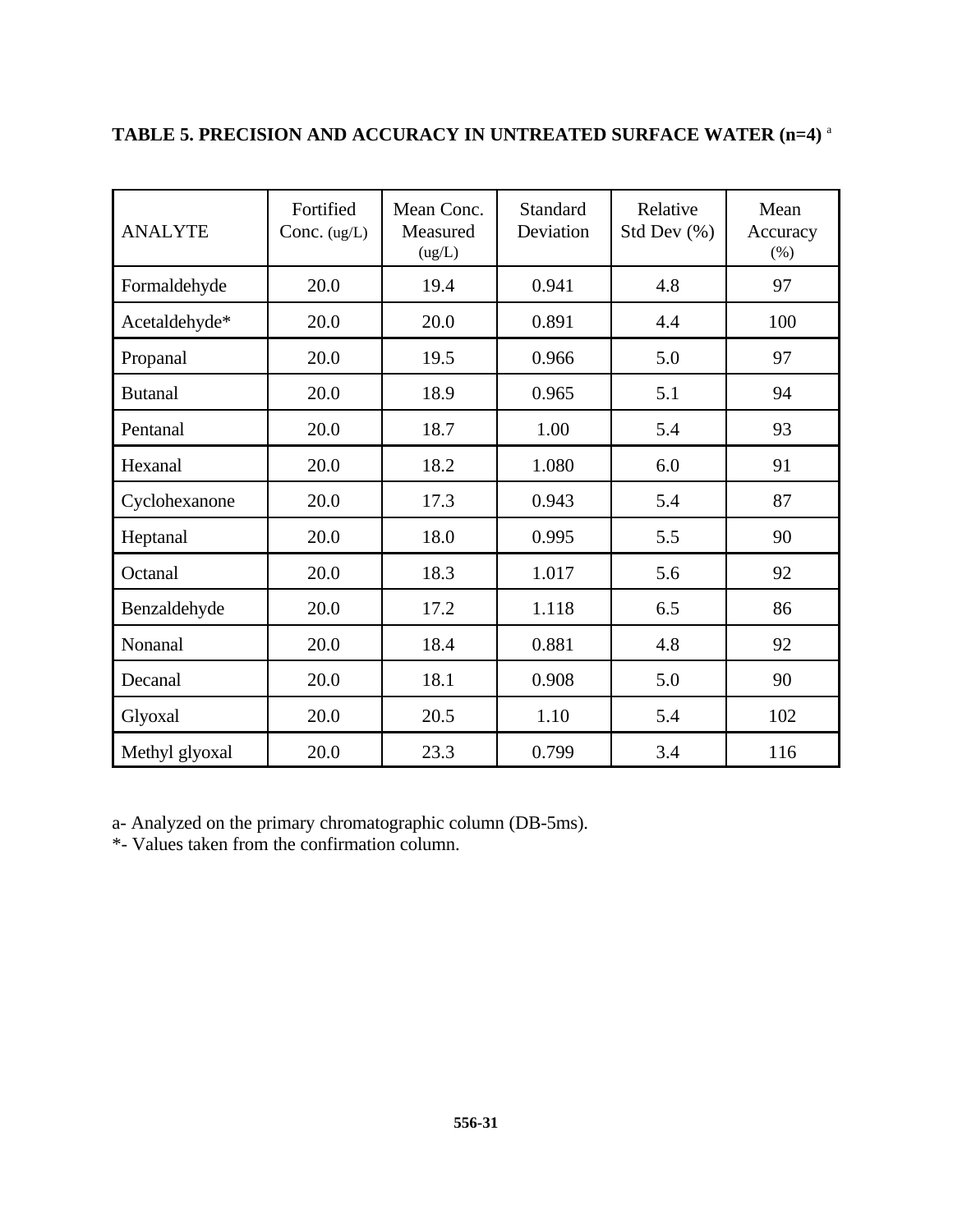|                | % Recovery without Copper<br><b>Sulfate</b> |       |        |        |         | % Recovery with Copper Sulfate |        |        |
|----------------|---------------------------------------------|-------|--------|--------|---------|--------------------------------|--------|--------|
| <b>Analyte</b> | Day 0                                       | Day 6 | Day 14 | Day 21 | Day $0$ | Day 6                          | Day 14 | Day 21 |
| Formaldehyde   | 104                                         | 144   | 569    | 619    | 105     | 105                            | 109    | 106    |
| Acetaldehyde   | 96                                          | 23    | 21     | 24     | 98      | 99                             | 103    | 98     |
| Propanal       | 94                                          | 21    | 19     | 22     | 98      | 98                             | 103    | 96     |
| <b>Butanal</b> | 92                                          | 20    | 18     | 21     | 99      | 98                             | 102    | 91     |
| Pentanal       | 87                                          | 19    | 16     | 21     | 96      | 98                             | 100    | 94     |
| Hexanal        | 83                                          | 21    | 17     | 22     | 93      | 97                             | 100    | 92     |
| Cyclohexanone  | 94                                          | 99    | 84     | 78     | 96      | 101                            | 98     | 94     |
| Heptanal       | 83                                          | 20    | 16     | 17     | 96      | 94                             | 97     | 91     |
| Octanal        | 82                                          | 18    | <10    | 11     | 99      | 96                             | 96     | 93     |
| Benzaldehyde   | 94                                          | 83    | 74     | 79     | 98      | 100                            | 104    | 92     |
| Nonanal        | 72                                          | 15    | <10    | <10    | 104     | 98                             | 92     | 84     |
| Decanal        | 50                                          | <10   | <10    | <10    | 107     | 101                            | 93     | 82     |
| Glyoxal        | 103                                         | 98    | 37     | <10    | 106     | 108                            | 106    | 90     |
| Methyl glyoxal | 108                                         | 68    | <10    | <10    | 111     | 105                            | 94     | 73     |

#### **TABLE 6. HOLDING TIME DATA FOR SAMPLES FROM AN UNTREATED SURFACE WATER SOURCE, FORTIFIED WITH METHOD ANALYTES AT 20 ug/L, WITH AND WITHOUT COPPER SULFATE BIOCIDE**

- All samples were stored headspace free at 4 °C.

- Values at all time points are the mean of 5 replicate analyses. RSDs for replicate analyses of samples containing copper sulfate were <10%. RSDs for unpreserved samples were higher due to the degradation process.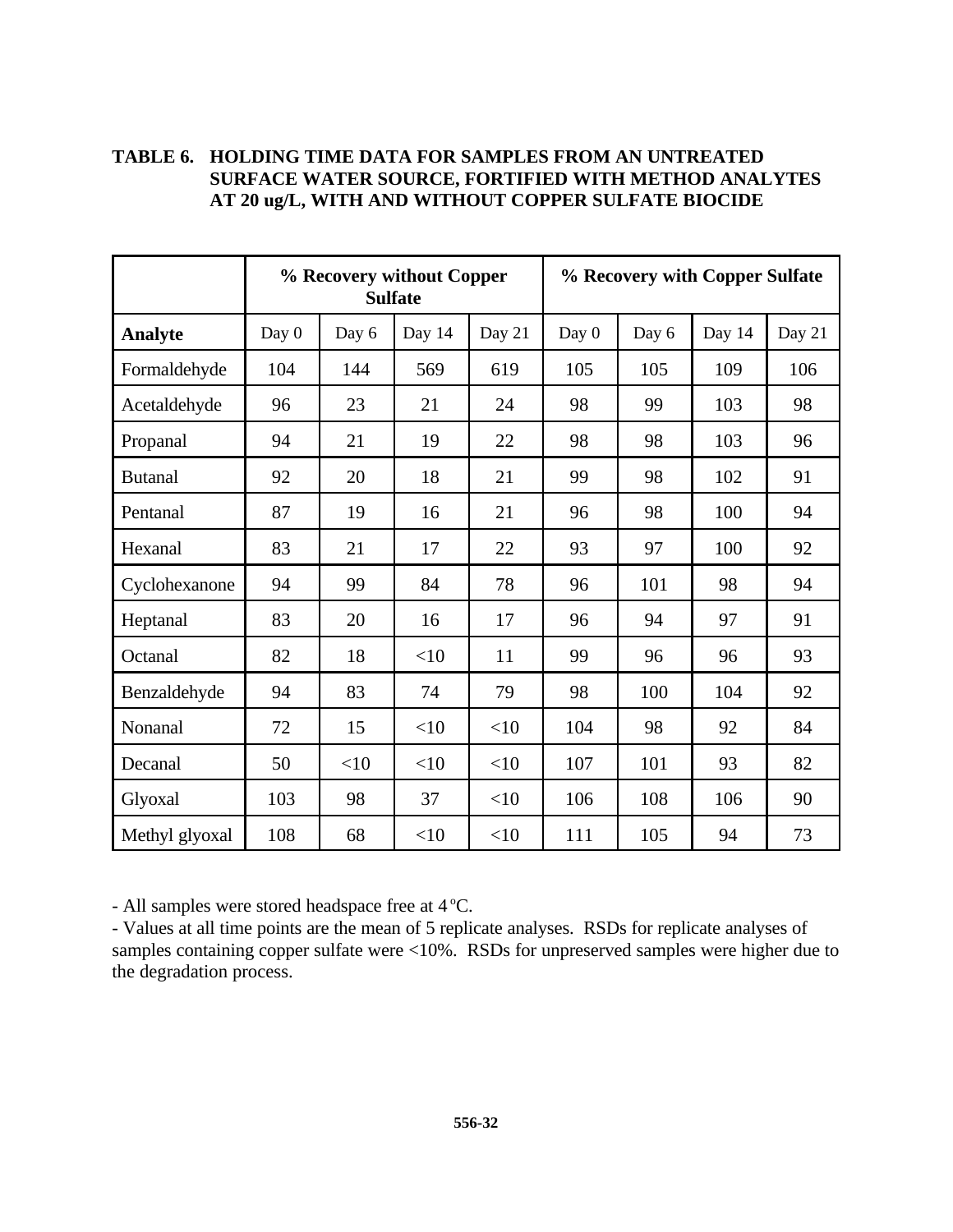|  |  | <b>TABLE 7. INITIAL DEMONSTRATION OF CAPABILITY REQUIREMENTS</b> |
|--|--|------------------------------------------------------------------|
|--|--|------------------------------------------------------------------|

| <b>Reference</b>  | Requirement                                                | <b>Specification and Frequency</b>                                                                                                                                                                                                                                                  | <b>Acceptance Criteria</b>                                                                                                                           |
|-------------------|------------------------------------------------------------|-------------------------------------------------------------------------------------------------------------------------------------------------------------------------------------------------------------------------------------------------------------------------------------|------------------------------------------------------------------------------------------------------------------------------------------------------|
| Sect. 9.3         | Initial<br>Demonstration of<br>Low System<br>Background    | Analyze method blank and<br>determine that all target<br>analytes are below 1/2 the MRL<br>prior to performing IDC                                                                                                                                                                  | The LRB concentration<br>must be $\leq 1/2$ of the<br>intended MRL                                                                                   |
| <b>Sect 9.2.2</b> | Initial<br>Demonstration of<br>Precision (IDP)             | Analyze 4-7 replicate LRBs<br>fortified at 20.0 ug/L (or mid<br>cal.) on at least 2 different days                                                                                                                                                                                  | RSD must be $\leq 20\%$                                                                                                                              |
| Sect. 9.2.3       | Initial<br>Demonstration of<br>Accuracy                    | Calculate average recovery of<br><b>IDP</b> replicates                                                                                                                                                                                                                              | Mean recovery $\pm$ 20% of<br>true value                                                                                                             |
| Sect. 9.2.4       | Method<br><b>Detection Limit</b><br>(MDL)<br>Determination | a) select a fortifying level at 2 -<br>5 x the noise level<br>b) analyze 7 replicates in<br>reagent water taken thru all<br>steps<br>c) calculate MDL via equation -<br>do not subtract blank<br>d) replicate extractions and<br>analyses must be conducted<br>over at least 3 days |                                                                                                                                                      |
| Sect. 9.2.5       | Minimum<br><b>Reporting Levels</b><br>(MRLs)               | MRLs should be established for<br>all analytes during IDC, and be<br>updated as additional LRB data<br>is available.                                                                                                                                                                | Establish the MRL for<br>each analyte, as the LRB<br>concentration + $3\sigma$ or 3<br>times the mean LRB<br>concentration, whichever<br>is greater. |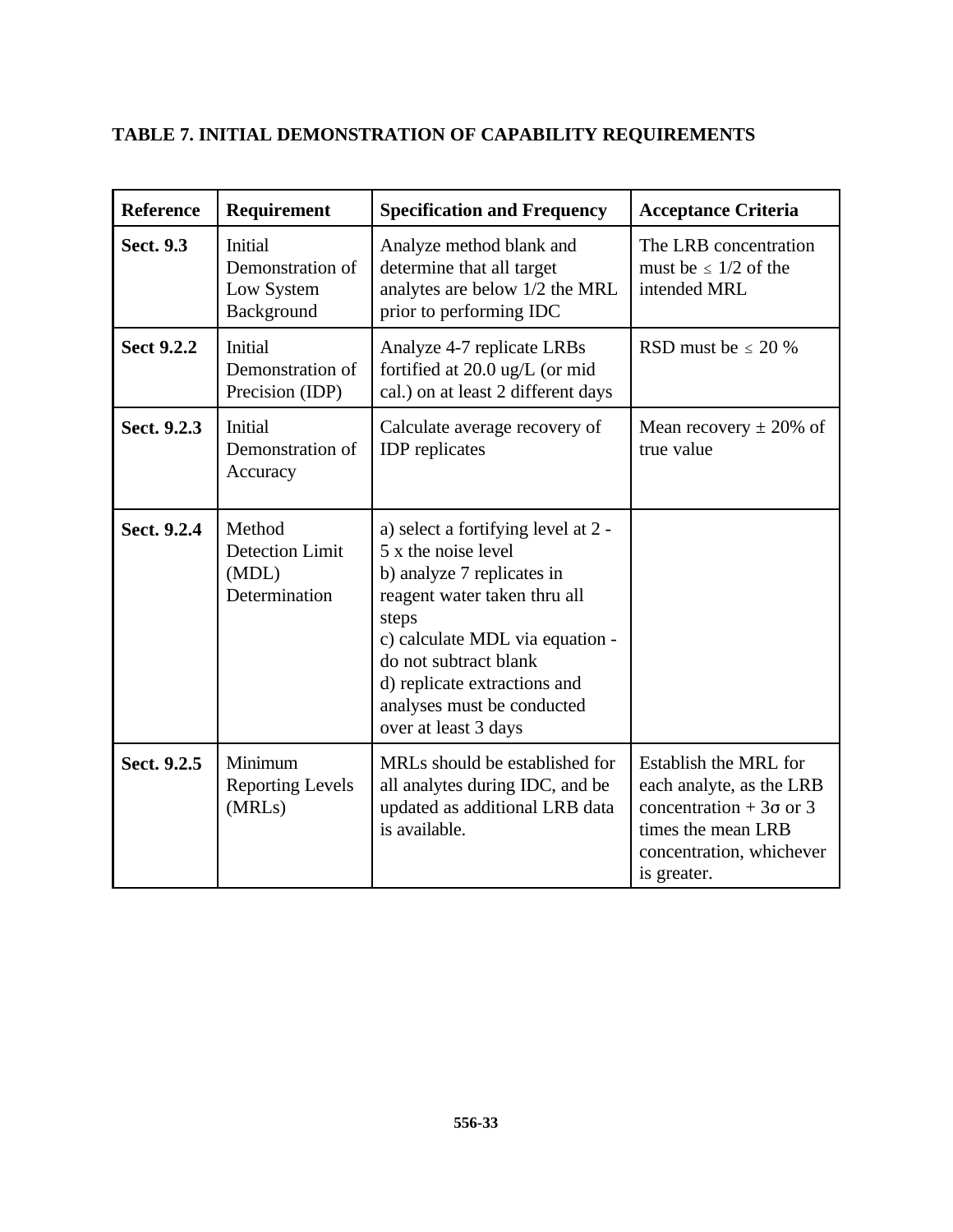| <b>Reference</b> | Requirement                                        | <b>Specification and Frequency</b>                                                                                                                                                                                                                                                                                     | <b>Acceptance Criteria</b>                                                                                                                                  |
|------------------|----------------------------------------------------|------------------------------------------------------------------------------------------------------------------------------------------------------------------------------------------------------------------------------------------------------------------------------------------------------------------------|-------------------------------------------------------------------------------------------------------------------------------------------------------------|
| Sect. 10.2       | Initial<br>Calibration                             | Use internal standard technique to<br>generate curve with five standards<br>that span the approximate range<br>of 2-40 ug/L. First or second<br>order curves must be forced<br>through zero. Either sum E/Z<br>isomer areas or average the<br>amount of each isomer.<br>Calculate E/Z ratios for analytes.<br>Run QCS. | QCS must agree within<br>$60 - 140 \%$ .<br>Lowest concentration<br>should be near MRL.                                                                     |
| <b>Sect. 9.3</b> | Laboratory<br><b>Reagent Blank</b><br>(LRB)        | Include LRB with each extraction<br>batch (up to 20 samples).<br>Analyze prior to analyzing<br>samples and determine to be free<br>of interferences.                                                                                                                                                                   | All analytes $< 1/2$ MRL                                                                                                                                    |
| Sect. 10.3.1     | Continuing<br>Calibration<br>Check (CCC)<br>Option | Verify initial calibration by<br>running CCCs prior to analyzing<br>samples, after 10 samples, and<br>after the last sample.                                                                                                                                                                                           | Recovery for mid-level<br>CCC must be 70-130%<br>of the true value,<br>recovery for low level<br>must be 50-150% of the<br>true value.                      |
| Sect. 10.3.2     | Daily<br>Calibration<br>Option                     | Calibrate daily, but verify that<br>sensitivity and performance have<br>not changed significantly since<br>IDC.                                                                                                                                                                                                        | Peak areas for IS, SUR,<br>and method analytes for<br>mid-level CAL std must<br>be $+/- 50\%$ of the peak<br>areas obtained for that<br>CAL std during IDC. |
| <b>Sect. 8.4</b> | <b>Field Reagent</b><br><b>Blanks (FRB)</b>        | 1 per shipping batch                                                                                                                                                                                                                                                                                                   | All analytes $< 1/2$ MRL                                                                                                                                    |
| <b>Sect. 9.5</b> | Internal<br>Standard (IS)                          | 1,2-Dibromopropane is added to<br>all samples, blanks and standards                                                                                                                                                                                                                                                    | IS area counts must be.<br>$70 - 130\%$ of the average<br>initial calibration area<br>counts                                                                |

# **TABLE 8. QUALITY CONTROL REQUIREMENTS (SUMMARY)**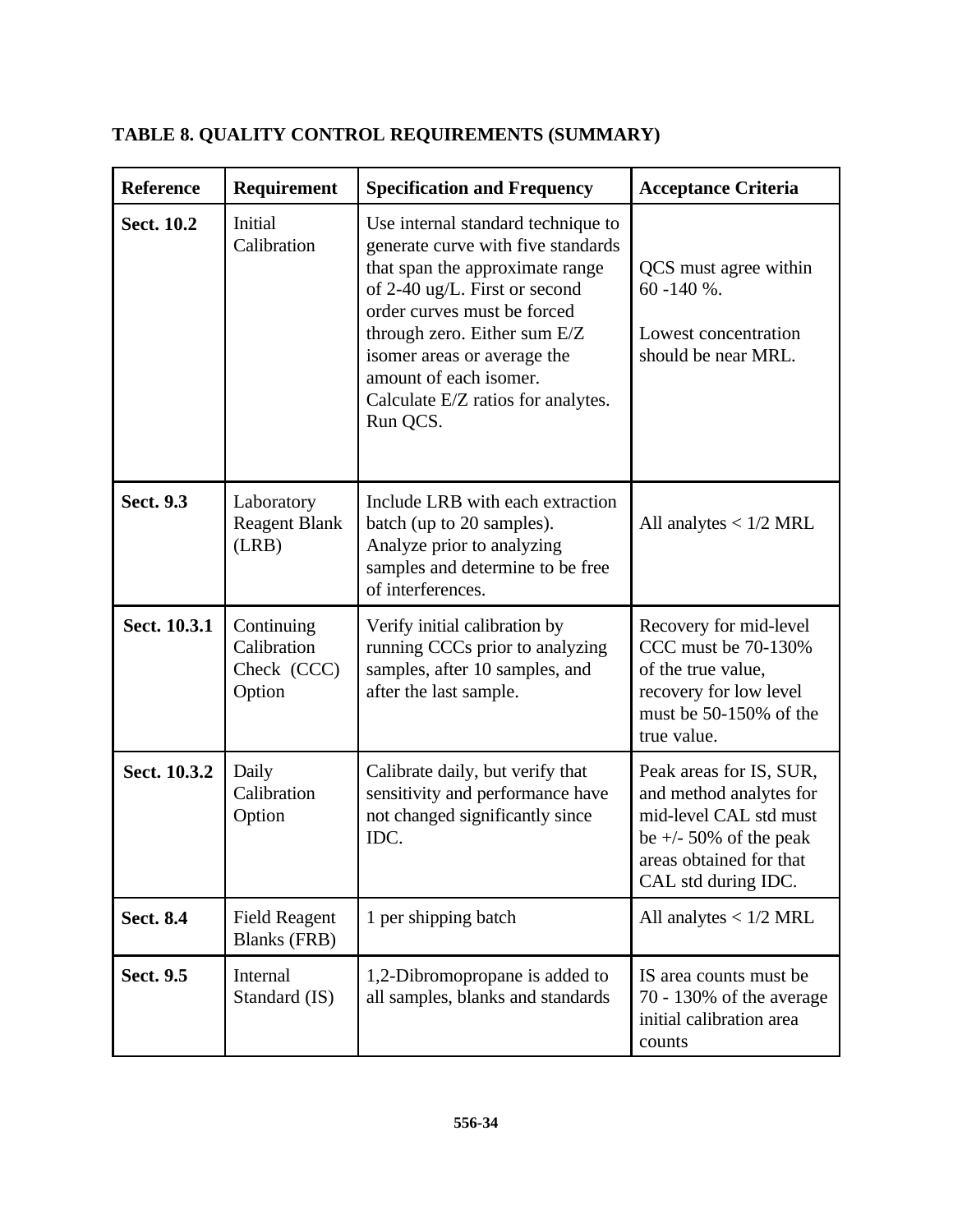| <b>Reference</b>                                       | Requirement                                       | <b>Specification and Frequency</b>                                                                                                  | <b>Acceptance Criteria</b>                                                                                                                                             |
|--------------------------------------------------------|---------------------------------------------------|-------------------------------------------------------------------------------------------------------------------------------------|------------------------------------------------------------------------------------------------------------------------------------------------------------------------|
| <b>Sect. 9.6</b>                                       | Surrogate<br>Standard<br>(SUR)                    | $2',4',5'$ -Trifluoroacetophenone is<br>added samples, blanks and<br>standards                                                      | Surrogate recovery must<br>be 70 - 130 % of the true<br>value.                                                                                                         |
| <b>Sect. 9.7</b>                                       | Laboratory<br>Fortified<br>Sample Matrix<br>(LFM) | Fortify at least one sample per<br>analysis batch (20 samples or less)<br>at a concentration close to that in<br>the native sample. | Recoveries not within<br>70-130% may indicate<br>matrix effect                                                                                                         |
| <b>Sect. 9.8</b>                                       | Field<br>Duplicates                               | Extract and analyze at least one<br>duplicate sample with every<br>analysis batch (20 samples or less)                              | Suggested RPD $\leq$ 30 %                                                                                                                                              |
| <b>Sect. 9.9</b>                                       | Quality<br>Control<br>Sample (QCS)                | Analyze a QCS at least quarterly<br>from an external/second source.                                                                 | QCS must agree within<br>$60 - 140 \%$ .                                                                                                                               |
| Sect.9.10,<br>Sect. 10.2.5<br>and<br><b>Sect. 12.4</b> | E/Z Isomer<br>Ratio<br>Agreement                  | Calculate the E/Z isomer ratio for<br>target analytes and compare to<br>E/Z ratio in initial calibration                            | E/Z ratio in standards,<br>blanks, and samples must<br>be within $\pm$ 50% of E/Z<br>ratio in initial calibration.<br>Do not report value if<br>one isomer is missing. |
| Sect. 8.3.1                                            | Sample<br><b>Holding Time</b>                     | Properly preserved samples may<br>be stored in the dark at $4^{\circ}$ C for 7<br>days.                                             | Do not report data for<br>samples that have<br>exceeded their holding<br>time, or that have not<br>been properly preserved<br>or stored.                               |
| Sect. 8.3.2                                            | Extract<br><b>Holding Time</b>                    | Extracts may be stored in the dark<br>at 4 °C for 14 days.                                                                          | Do not report data for<br>extracts that have<br>exceeded their holding<br>time.                                                                                        |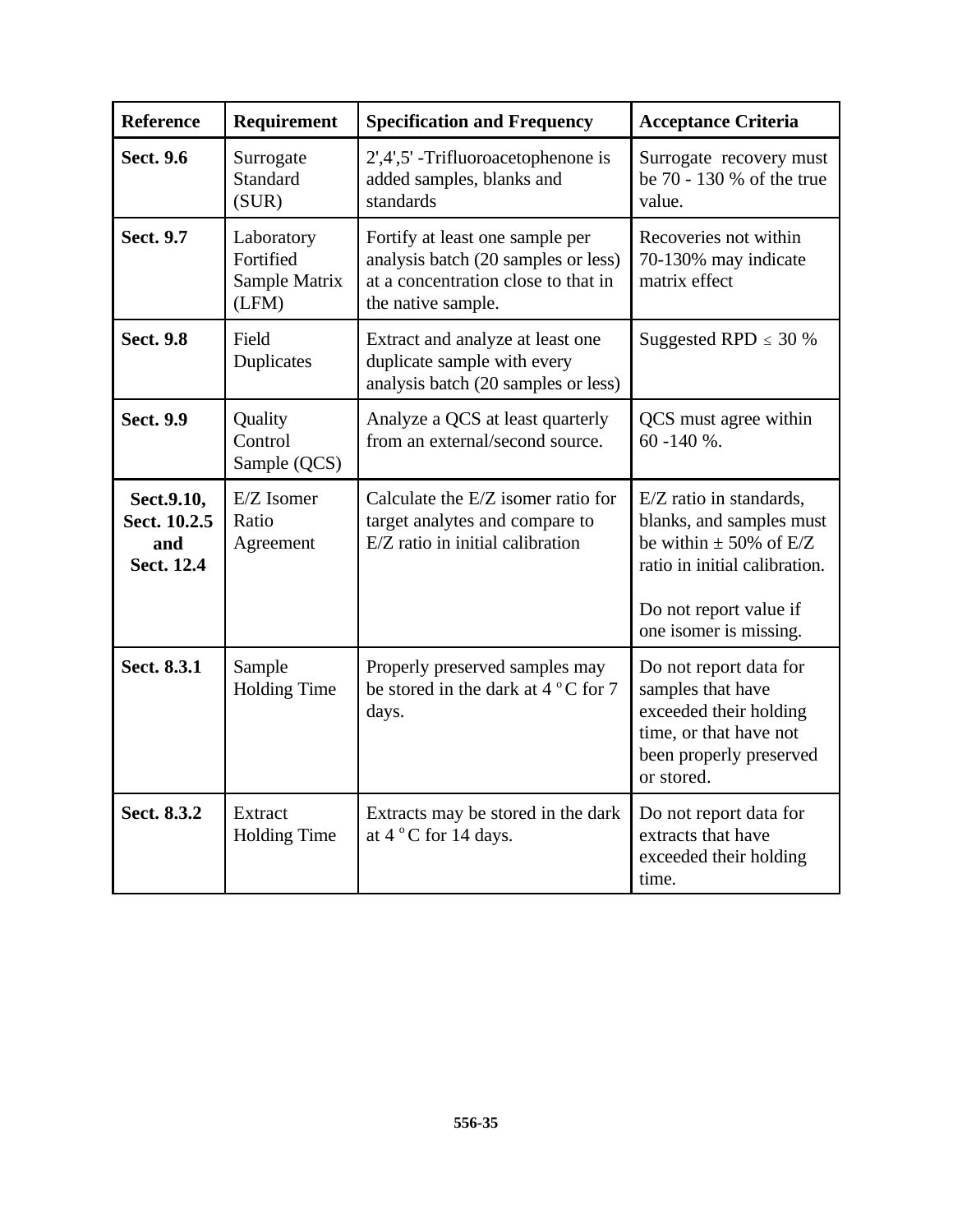

Figure 1